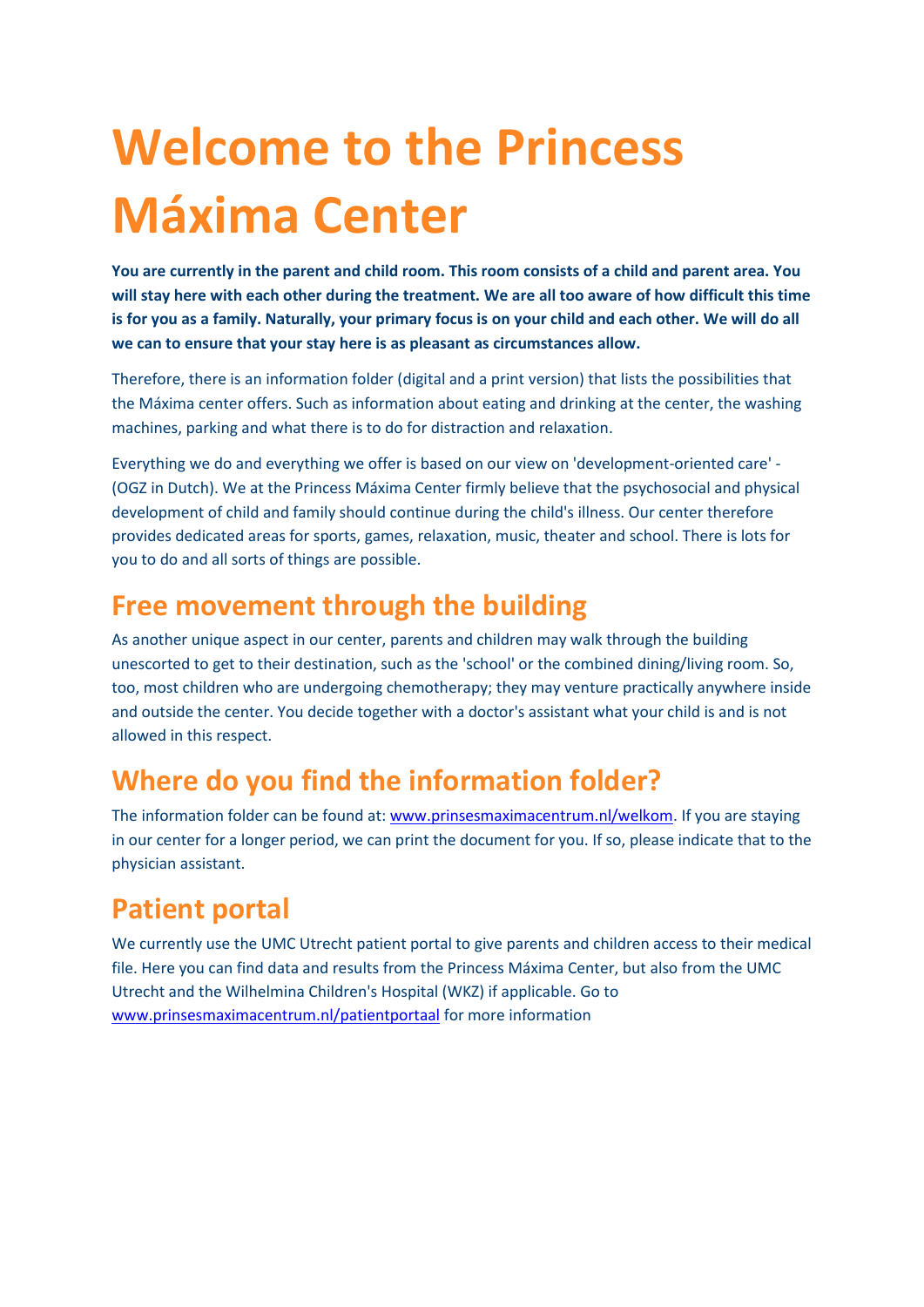#### **In closing**

We are here to provide the best possible support and to make your stay in our center as comfortable and agreeable as we can. If there is anything that does not meet your expectations, please let your doctor's assistant know so that we can take appropriate measures.

We wish you the very best during this difficult time.

**Kind regards, the employees of the Princess Máxima Center**

Stay informed and sign up for our newsletter specifically intended for parents/caregivers/guardians by emailing ouders@prinsesmaximacentrum.nl.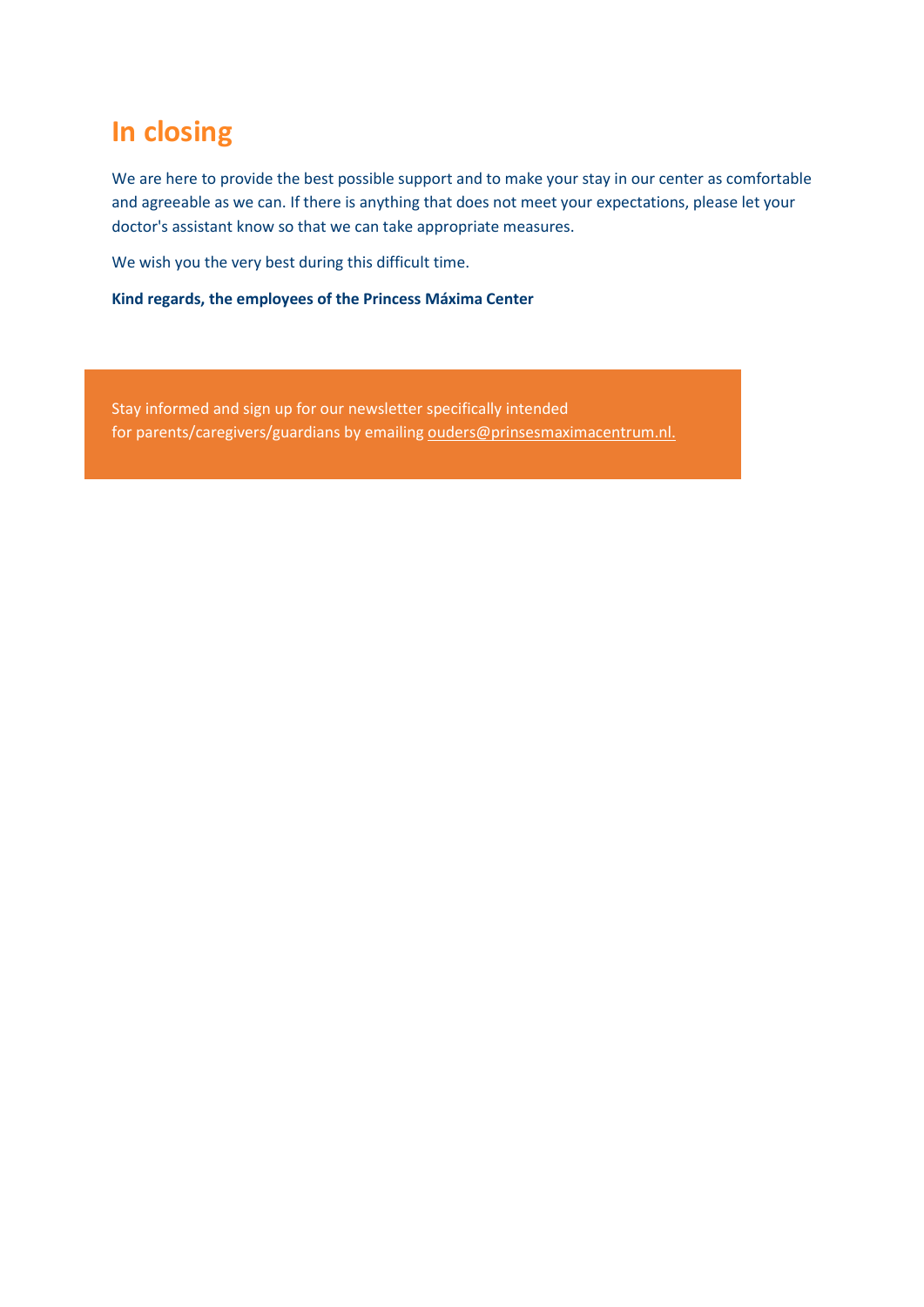## **Clothing by function**

In the Princess Máxima Center the teams wear different work clothes; a recognizable outfit for each team to signify what position they hold within the center.





We walk countless kilometers in a day!



We are also called 'handymen!'



**Service employee** We are happy to assist you!<br>Feel free to approach us if you<br>need anything.



**Food & Beverage host** Thirsty or hungry? Don't hesitate to ask us for something to eat or drink.



**Nurse** No need to introduce ourselves, surely!



Doctor's assistent & pharmacist's assistent We ensure that your medicines are ready and on time.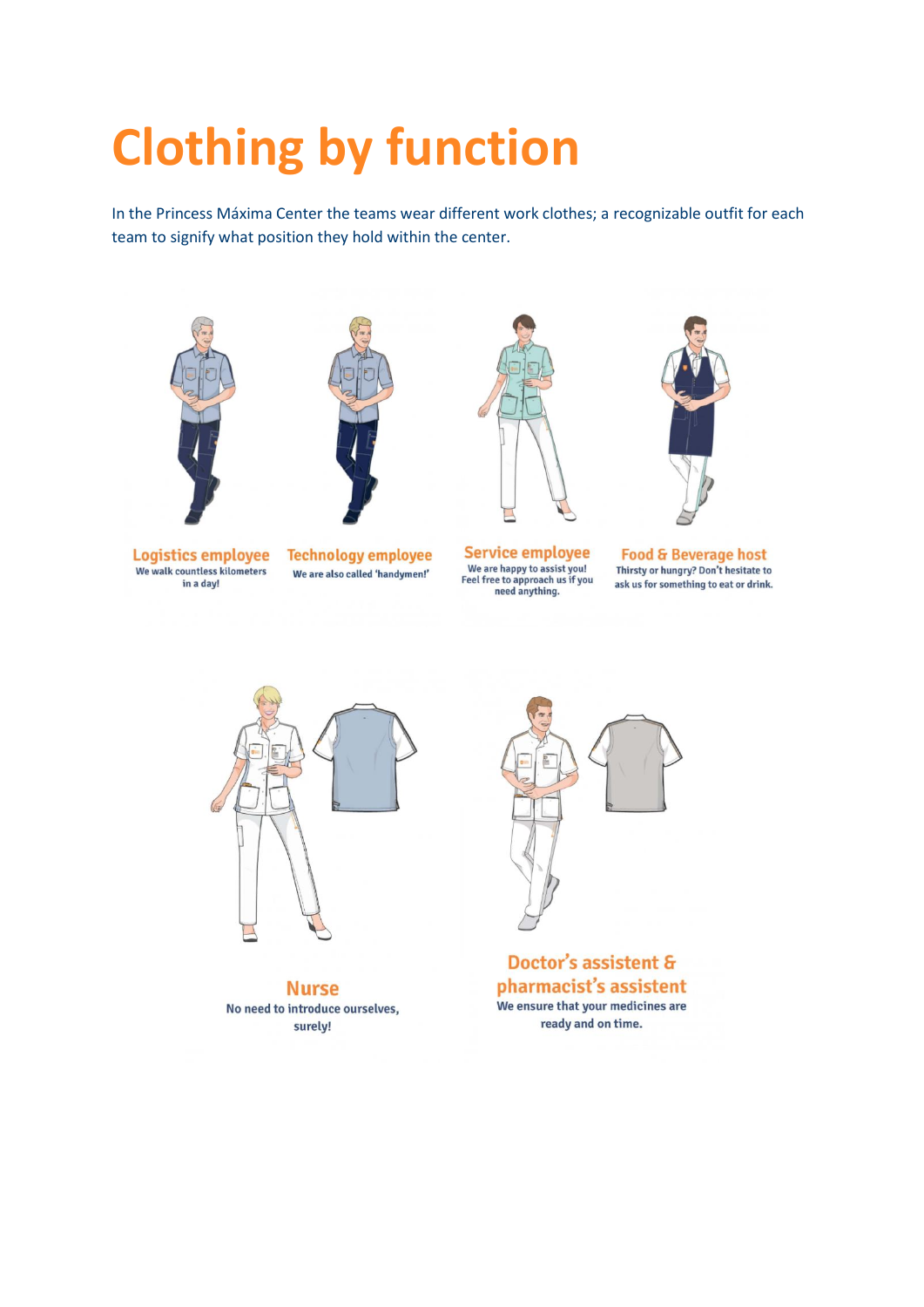

**Doctors** Just hail us if you have any questions.



## Research employee<br>We work in the lab.



Pedagogical employee & educational employee We provide support and guidance during hospitalization.



**Volunteers** We enjoy helping out wherever we can at the Princess Máxima Center.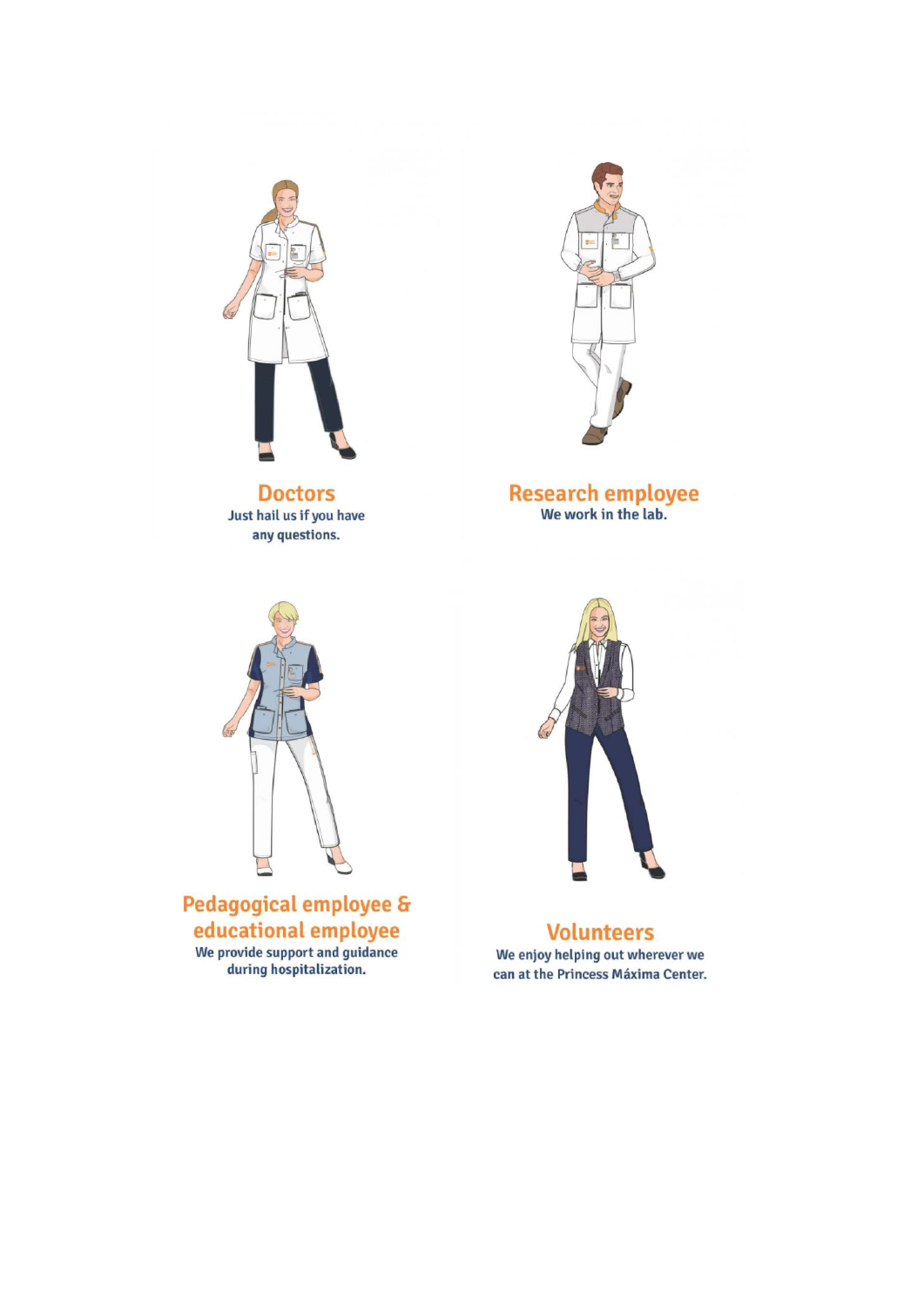## **Parent and child room**

**Welcome to your room. It is yours for the duration of your stay here at the center. Your suite is divided into two rooms with a connecting door fitted with a lock. The homely atmosphere we set out to achieve will hopefully make you feel comfortable here. The layout of the suite will help you maintain your family's rhythm as closely as possible. Your child's treatment is pivotal, of course, but you decide when to get up, eat, play and go to bed. Please coordinate your wishes with the nurse so that she can take them into account. It is also up to you when visitors are welcome.**

#### **Layout**

The layout of this suite was devised in conjunction with parents and children. In the parent's room you will find a single bed and a trundle bed on wheels, which you can roll into your child's room next to their bed. You can also arrange the other furniture, like the table and the large easy chair, to your liking. The latter is adjustable and easy to move from one room to the other. The whiteboard in your child's room is there to draw on or display pictures and cards. It is also handy for posting messages to each other. Bins for storing toys and clothing are tucked under the sofa and the hooks on the wall can be used to hang anything from cards to streamers. You each have your own bathroom.

### **Nursing call system**

Your room is equipped with a nursing call system. With just a push of the button (or via the remote control) you can call for the nurse. She will receive a notification on her beeper and will contact you as soon as she can. The call button on the wall (the red cross) is shown on the left of the image below and the button on the remote control on the right.

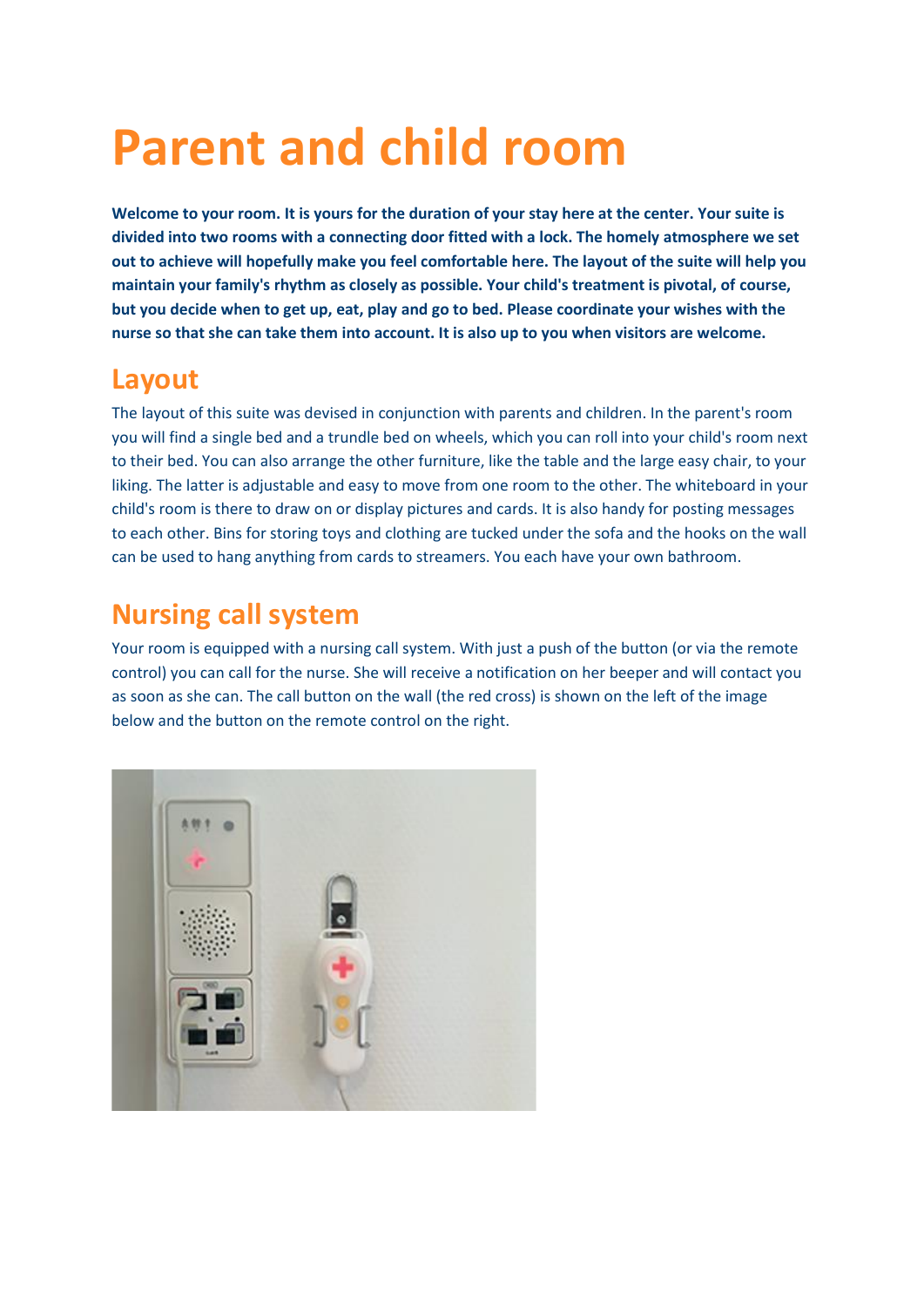#### **Your own fridge**

Your room includes a fridge. Please make sure to keep it clean and to keep track of the shelf life of the products that you store in it. A service employee will clean the fridge upon your return home.

### **Smart TV**

A smart TV is installed in your child's room. It has adjustable brackets, so you can turn the TV in the direction you want. You can bring your own laptop or tablet with you to watch movies or for gaming, for example, in your own room. To access the internet, please fill out an application form and complete a number of steps to set up your device. You can ask the nurse for this form and the directions for use.

#### **Balcony**

The parent's room opens onto a balcony. Here you can get some fresh air. We request that you always close the balcony doors behind you so as not to disrupt the 'indoor climate'. Smoking is prohibited on the balcony. Please also refrain from walking on the balcony, as that too can be a nuisance for other parents and children. We recommend that when you are out on the balcony you keep the door to your child's room closed.

#### **Awning**

A weather station has been installed on the roof of our center. The awning will automatically respond to the weather conditions depending on a number of factors such as the brightness of the sun, the wind speed and the time of day (evening/night). However, you can control the awning manually as well. Furthermore, every parent-child suite is furnished with lace curtains and drapes.

#### **Isolation rooms**

Your child might carry a bacterium or virus that can harm the other children, in which case particularly strict hygiene rules apply. Your suite will have a special air pressure system and an extra door (lock chamber). Visitors might be required to wear an apron and a face mask. Your child will not be allowed to access the public areas as that would pose too great a danger to the other children. However, you can usually go outside together.

### **Your floor**

There is a combined dining/living room with a kitchen where you can prepare meals for yourself and your family. Cooking utensils, herbs, spices and oil are all provided. The service employee can tell you how to order meal boxes from our kitchen. There are also relaxation rooms and play areas on your floor.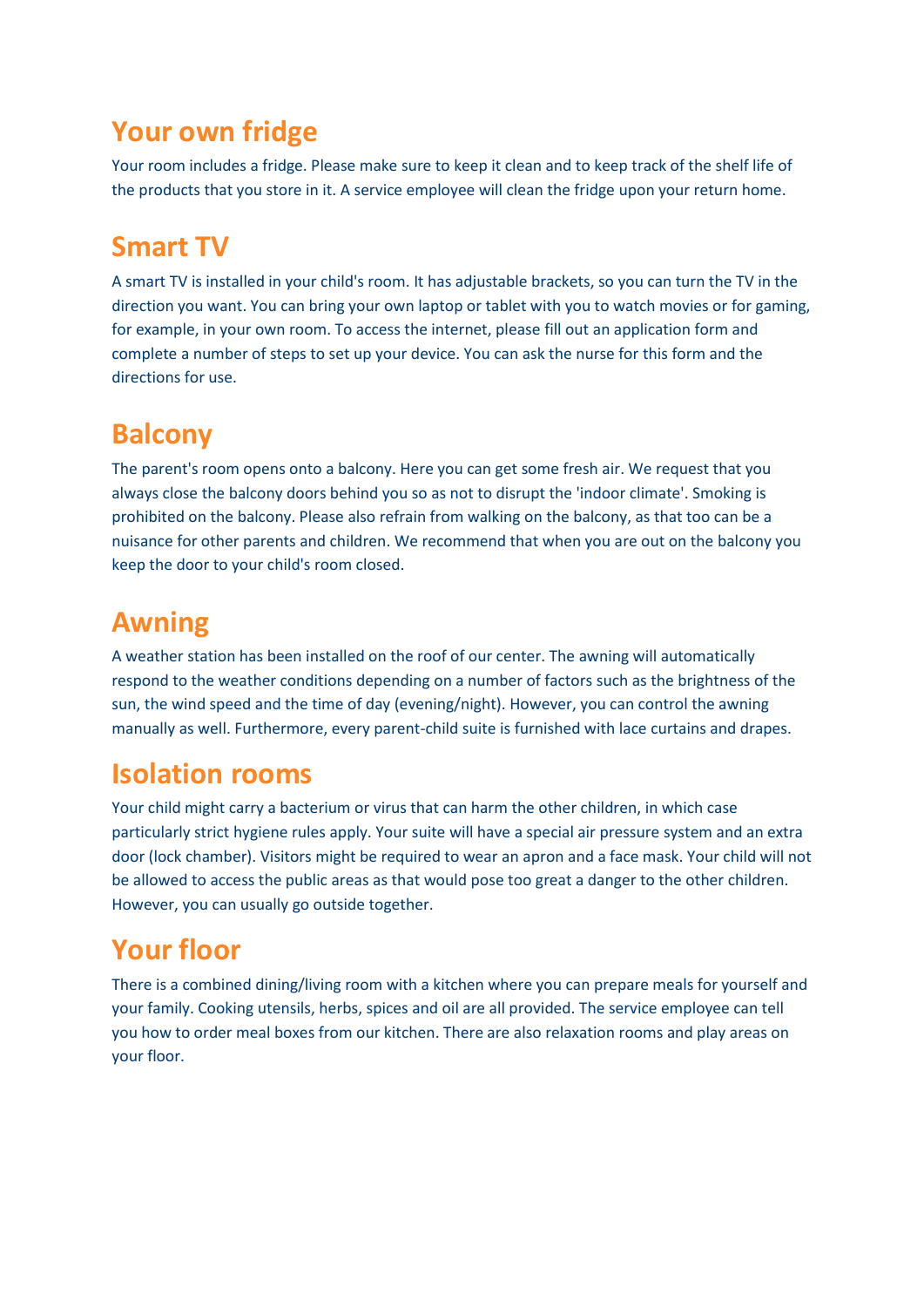#### **Washing machine**

There are three washing machines and three dryers on the third floor for parents to use (selfservice). Detergent is provided. You can write your name and telephone number on a form to receive a call when your laundry is done. You will find this form next to the washing machines. A memo is also provided for you to post on the washing machine if you do not want anyone other than yourself to remove your laundry. This can be important for hygiene reasons. Please ensure that you can be reached as soon as your laundry is done so that the machine can be used by others.

Click [here](https://zorg.prinsesmaximacentrum.nl/en/practical-information/services) for an overview of all other facilities in the center.

#### **[Who come into your room?](https://zorg.prinsesmaximacentrum.nl/en/welcome-to-the-princess-maxima-center/parent-and-child-room#collapse1848)**

Everyone who works here knocks on your door before entering your room. The nurse, the doctor and the service employee regularly come to your suite. The latter cleans your rooms and tops up supplies, such as towels and bandages.

During your child's admission procedure, a pharmacist's assistant comes by to check that your child's medication is entered correctly in the system. A pedagogical employee visits you to make sure you are properly prepared for examinations and to provide support in this respect as well as to talk and play with your child to provide some distraction. If your child has to stay in the room, and therefore cannot walk around freely, the educational support consultant will visit. This way we can ensure that your child can keep up with classmates at school. If necessary, you can communicate your need for some privacy by means of the notification cards.

#### **Staying overnight at the Princess Máxima Center**

Brothers and sisters can sleep over. Friends are also welcome. You determine who may stay over in consultation with the nurse. Children under the age of 12 must be accompanied by an adult when they stay overnight. Guests only need to bring personal (night) items and clothing. Linens and towels are provided. No more than two people may stay overnight at the same time.

### **Spending the night at the Ronald McDonald House**

The Ronald McDonald House is within walking distance of the Princess Máxima Center. It is available for families with several children who want to spend the night close by. A second Ronald McDonald House ('the villa') is available for parents and children who come from far and want to stay the night before or after treatment. Your nurse can provide more information.

#### **[Parent passes](https://zorg.prinsesmaximacentrum.nl/en/welcome-to-the-princess-maxima-center/parent-and-child-room#collapse226)**

Upon admission, parents receive a parent pass (similar to a house key) that gives access to certain parts of the center. Your parent pass is unique and does not provide access to anyone else's room but your own. Please hand in your pass once your child is discharged.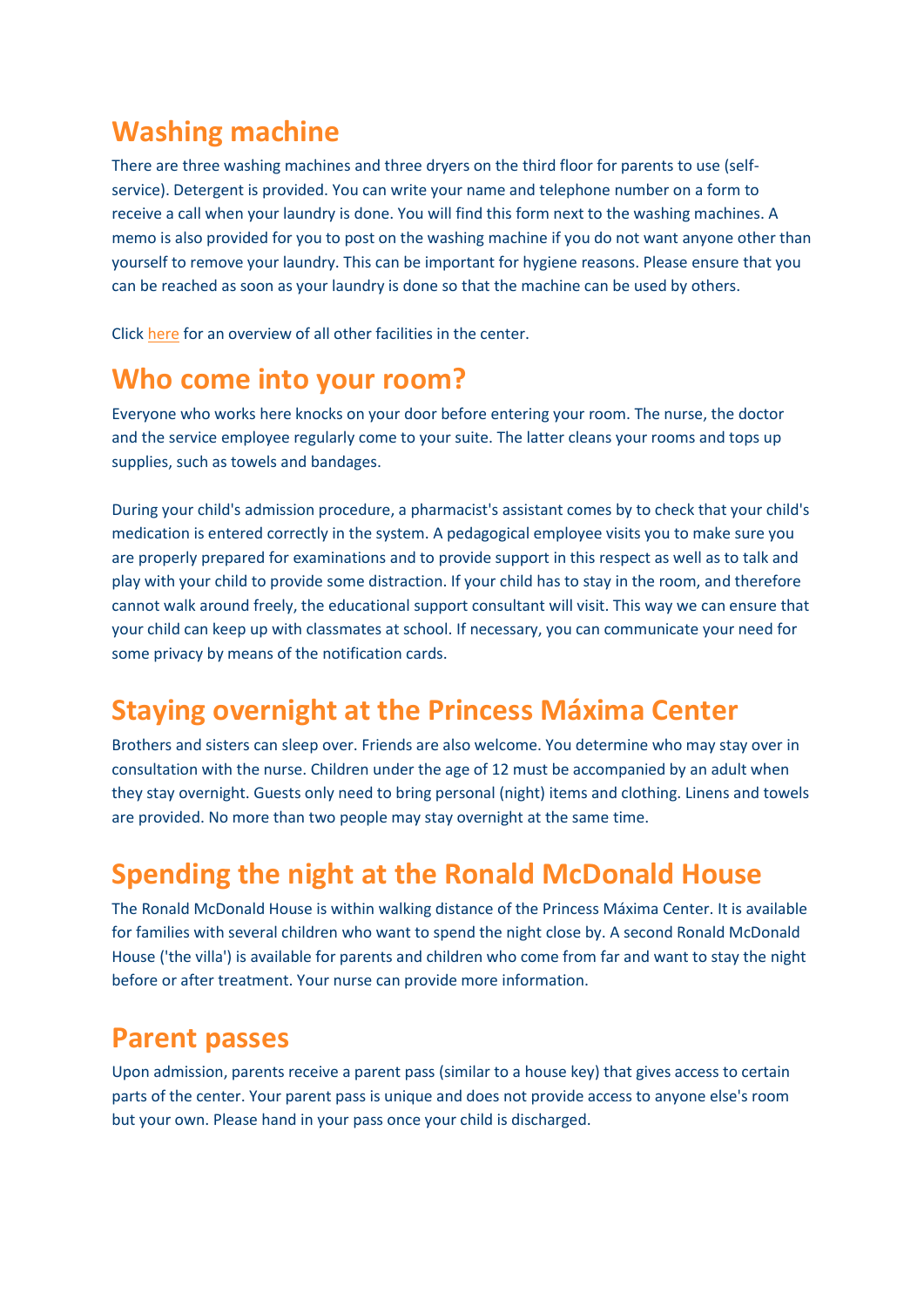### **[Moving freely](https://zorg.prinsesmaximacentrum.nl/en/welcome-to-the-princess-maxima-center/parent-and-child-room#collapse1536)**

Parents and children are allowed to 'move around freely' in our center. You are therefore not restricted to the department where you are staying. You and your child can even walk through the hospital with a drip and chemo attached. It is important to let the nursing staff know how you can be reached when you are not in your suite.

### **[Preventing infections](https://zorg.prinsesmaximacentrum.nl/en/welcome-to-the-princess-maxima-center/parent-and-child-room#collapse2006)**

Children with cancer often have a reduced resistance. We consequently do our utmost to prevent infections. That is why everyone should regularly wash (disinfect) their hands and no one with an infectious disease should come to visit. If you (or your family) are unwell and you are not sure whether it can be harmful, please consult your nurse.

## **[Bridge between the Máxima and the Wilhelmina](https://zorg.prinsesmaximacentrum.nl/en/welcome-to-the-princess-maxima-center/parent-and-child-room#collapse1149)  [Children's Hospital](https://zorg.prinsesmaximacentrum.nl/en/welcome-to-the-princess-maxima-center/parent-and-child-room#collapse1149)**

A footbridge has been installed between the Princess Máxima Center and the Wilhelmina Children's Hospital (WKZ). This bridge is intended for children to get to the operating rooms or the Intensive Care unit in the Wilhelmina Children's Hospital (WKZ) and for the use of the staff. This bridge can also be used to get from the WKZ to the radiotherapy rooms in the Utrechts Medical Center Utrecht (UMCU).

#### **[Camera crews and photographers on site](https://zorg.prinsesmaximacentrum.nl/en/welcome-to-the-princess-maxima-center/parent-and-child-room#collapse212)**

The Princess Máxima Center receives a lot of attention from the media. This inevitably means the presence of camera crews or photographers in our center. We clearly agree in advance with each camera crew and photographer on what they may record at our Center. Furthermore, one of our Communication employees supervises all recordings.

Parents and/or children who are filmed or photographed are always approached in advance to ask for permission, upon which we request that they sign a consent form. By signing the form you confirm your agreement to the images being recorded/photographed and to the use of the images by the center and/or third parties. Please feel free to ask our employee what the recordings are for. You or your child are never filmed or photographed without your permission. Should you have any questions, please contact staff in the care department.

#### **[We are smoke-free](https://zorg.prinsesmaximacentrum.nl/en/welcome-to-the-princess-maxima-center/parent-and-child-room#collapse1274)**

The Princess Máxima Center is a smoke-free center. We encourage a healthy lifestyle and aim to set an example for our patients, parents/caregivers/guardians, visitors and employees. So there is nowhere one may smoke in and around our center. If you want to stop smoking and could use some help, such as free training, the Princess Máxima Center is happy to assist. See our 'We are smokefree' brochure for the possibilities we offer.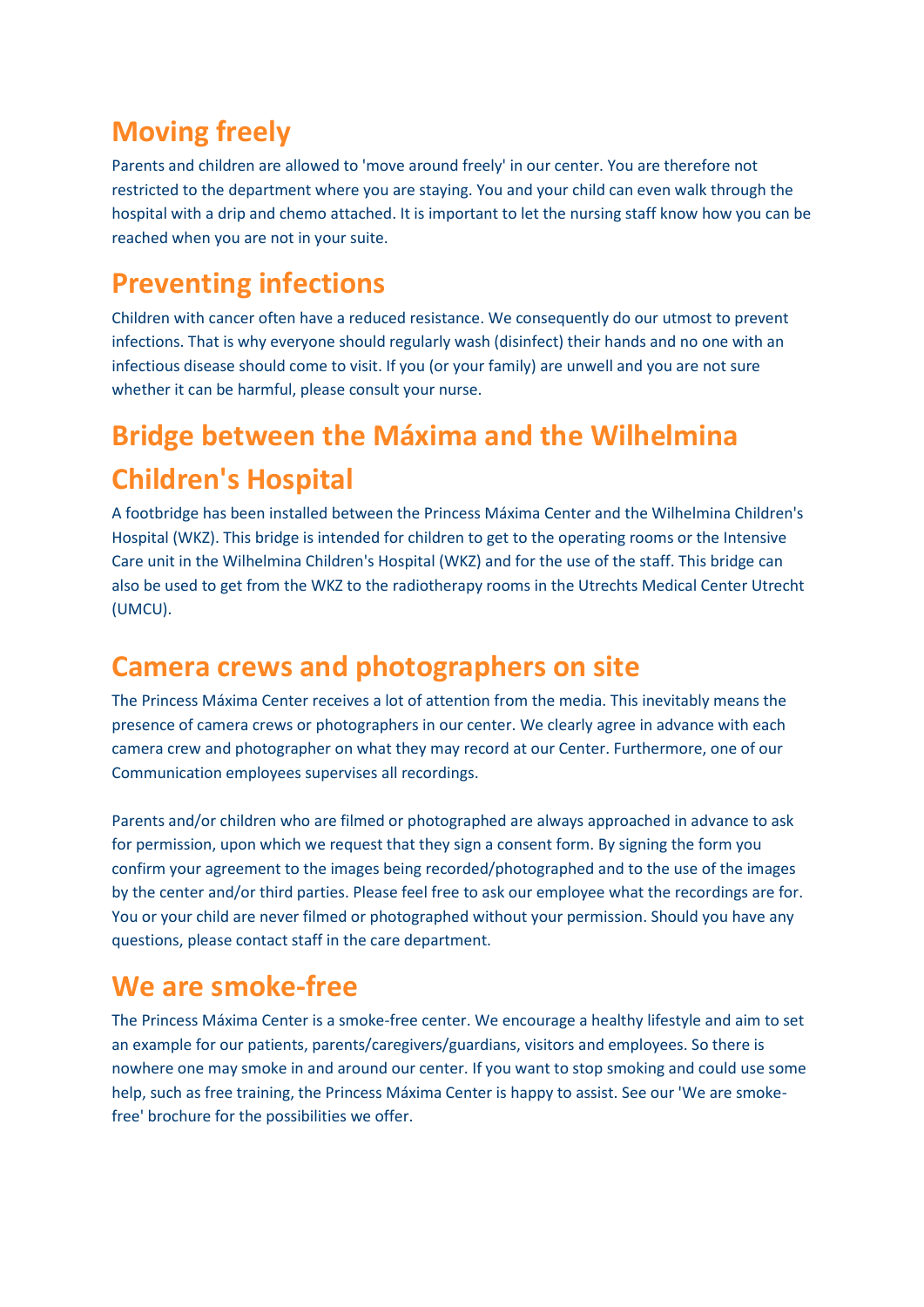## **Pharmacy**

All of the children's care concerning medications for home usage and for in the hospital is provided by the pharmacy in the center. As well as supplying the correct medication, pharmacy employees participate in the admission and discharge interviews and they assist you and your child with how to take the medication.

#### Pharmacy Services

Besides dispensing medication, the pharmacy in our center offers various services that you can take advantage of:

- Delivery of medication, medical aids and self-care products
- Issuing a cooler to take home specific medications
- Admission and discharge interview
- Medication guidance and monitoring
- Help with applying for health insurance authorizations

#### Accessibility

The pharmacy is open on Monday through Friday from 7:00 am-9:00 pm and on Saturday, Sunday, and public holidays from 8:00 am-5:30 pm. The pharmacy can be reached during opening hours via the contact details shown below. Outside of these opening times, you can contact us in case of an emergency via the central reception of the Princess Máxima Center.

Telephone 088 972 62 93

E-mail [apotheek@prinsesmaximacentrum.nl](mailto:apotheek@prinsesmaximacentrum.nl)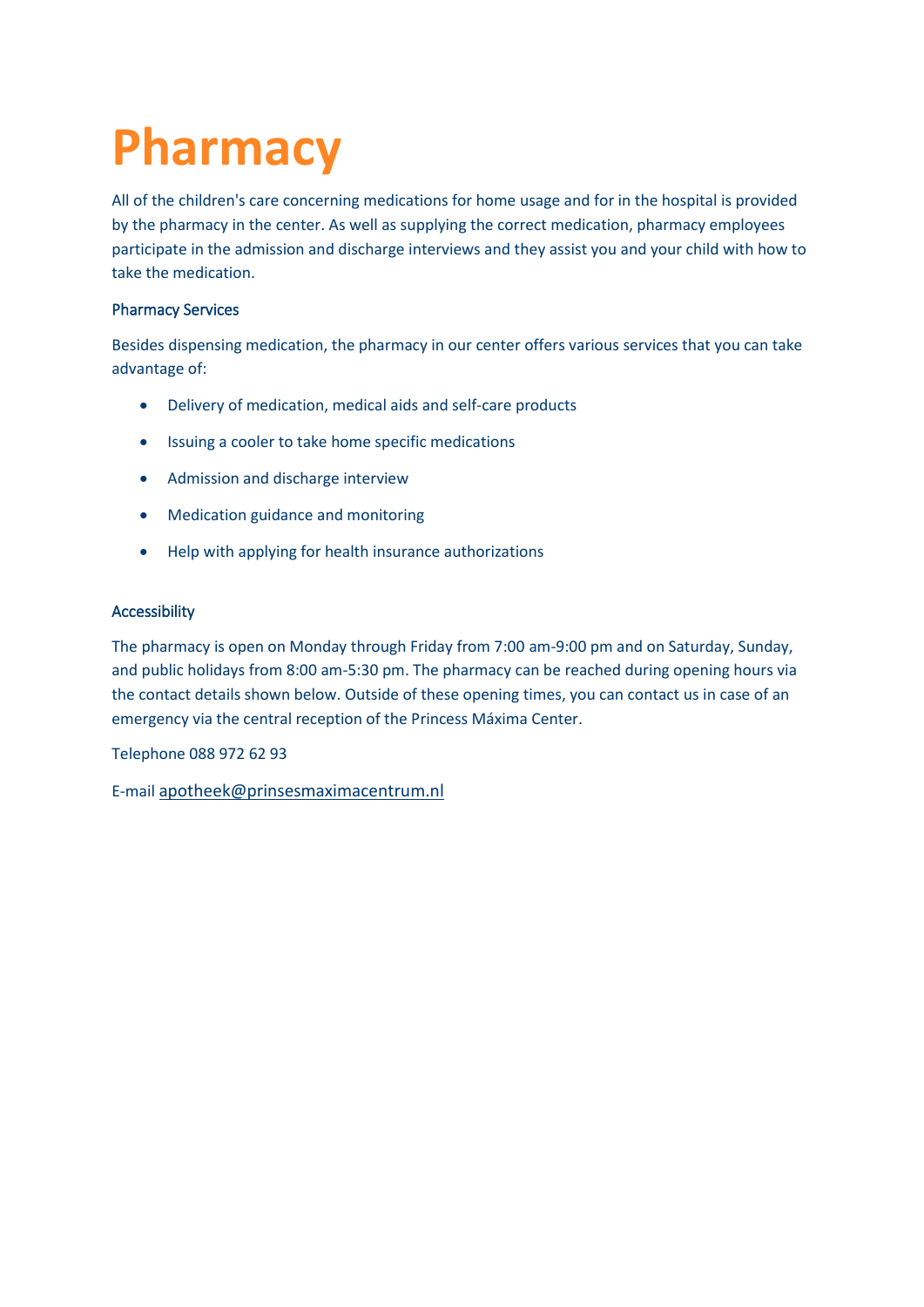# **Psychological and Psychosocial Care**

We think it is important to safeguard and promote the normal development of sick children and youth as much as possible, despite their illness and treatments. Therefore we pay attention to the psychological and social consequences for your family.

The medical treatments are often invasive for the whole family. There are many things you as parents can worry about: for example, your work, the financial consequences and the effect of this drastic situation on any other children in the family. All of this leads to stress with possible psychological or physical complaints as a result. We would like to support you and your family with our psychological and psychosocial care team.

#### **Psychological and Psychosocial Care Team**

All patients and parents can take advantage of the support and assistance provided by the Psychological and Psychosocial Care Team. The team is made up of employees with different expertises:

#### • **Medical pedagogical employees**

The medical pedagogical employeeprepares children and parents for medical treatments and procedures and counsels them. Children can also receive assistance with processing their experiences, and the pedagogical employee can offer distraction through play or creative activities.

#### • **Medical social workers**

The medical social worker provides support for and guidance to parent(s)/guardians that aims to shore up and strengthen their resilience and capacity for dealing with stressful situations and any changes in the child's behavior. In addition, the social worker offers practical help, for example, in the area of work and finances.

#### • **Psychologists and neuropsychologists**

The psychologist or neuropsychologist examines and treats children and youth who are experiencing psychological or behavioral issues. An examination often begins with an introductory meeting held with the parents and the child. This may be followed by one or more conversations with the parents, and, if necessary, a psychological examination of the child. A psychological examination might consist of an intelligence test, playtime observation, taking questionnaires and/or an interview. After completing the psychological examination, there will be a meeting about the results. The psychologist's treatment and guidance is focused on dealing with the disease and its effects.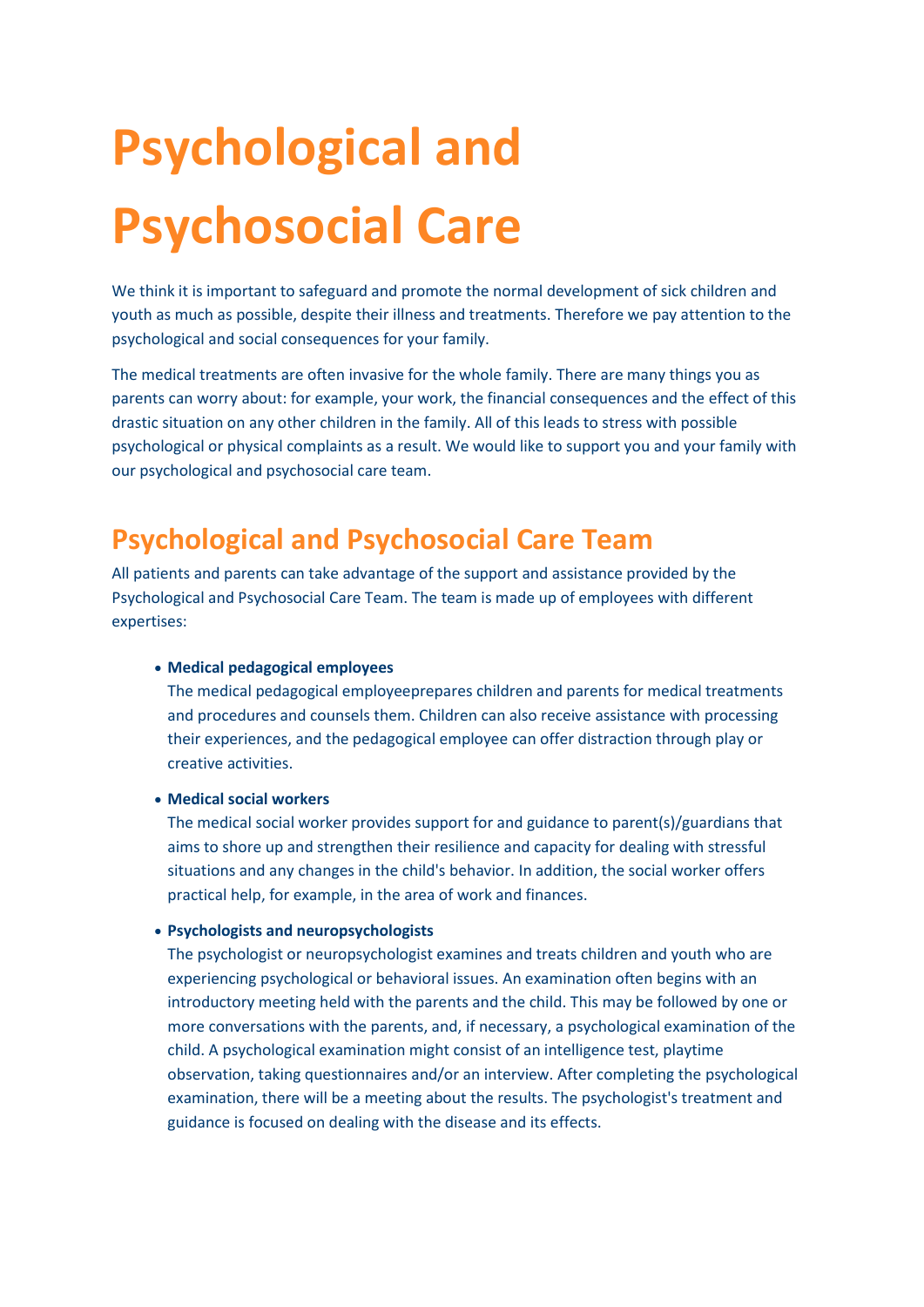From the time of the diagnosis, the child patient and his/her parent(s)/guardians are introduced to the team members. After this introduction, assistance and support can be offered, depending on the wishes and needs of the children and/or parents. We also use KLIK to keep an eye on how the family is doing, and as a parent(s)/guardian(s) you can use KLIK to indicate whether you need contact with a psychologist or social worker. For more information click [here.](https://zorg.prinsesmaximacentrum.nl/en/klik-portal)

## **Need to talk?**

The team is ready for you. Everyone can use the help of this team. They can be reached via [secretariaatPPST@prinsesmaximacentrum.nl](mailto:secretariaatPPST@prinsesmaximacentrum.nl).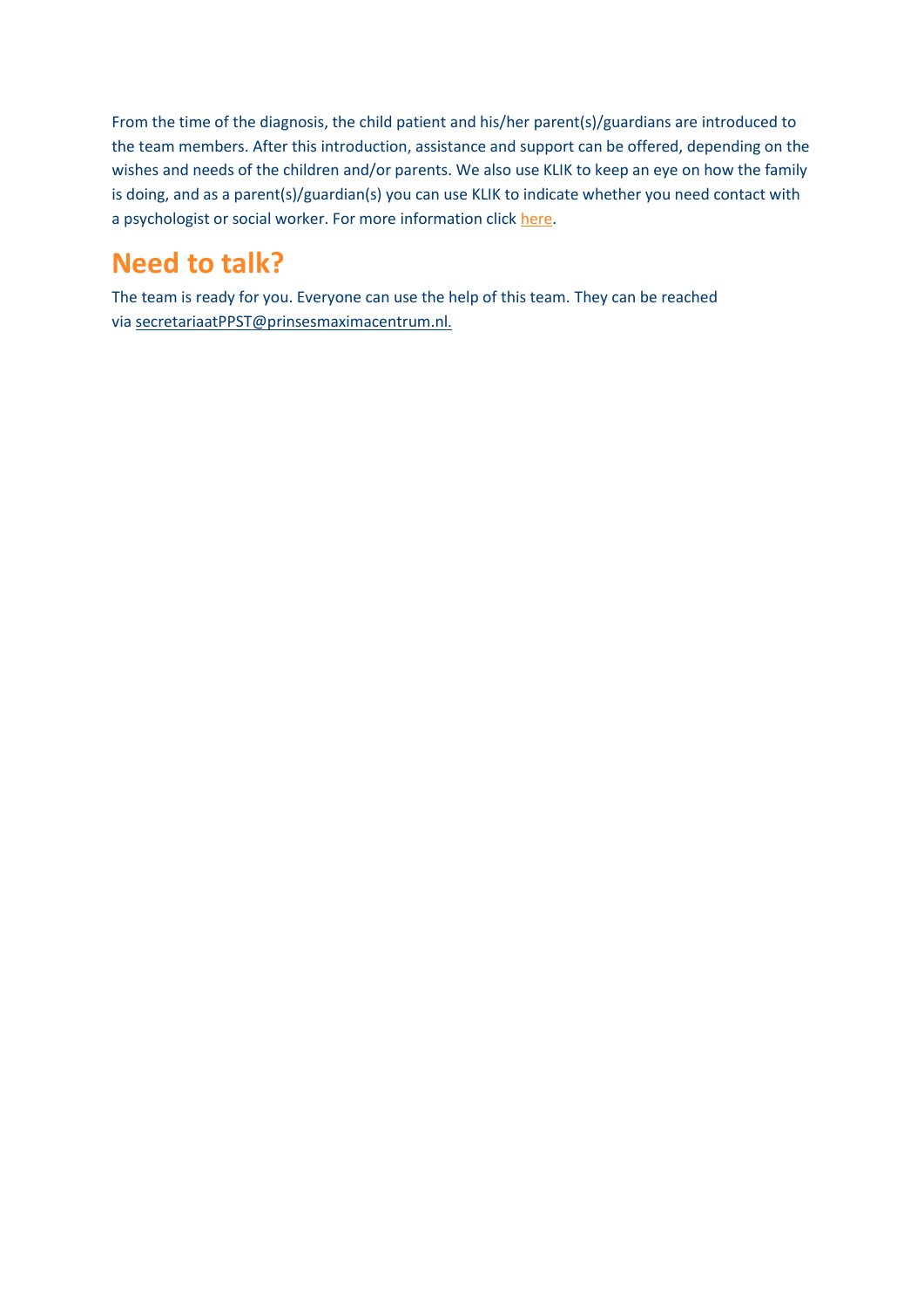# **Ombudswomen in the Máxima**

At the Princess Máxima Center, we want to provide the very best care for your child and your family: the right treatment, tailored guidance, clear information and good communication. We want children and parents to feel heard, seen and supported. Yet you may encounter things that could be better. Of course we would like to hear this, because only then we can find a solution together and improve. You can contact the ombudswomen for this. They listen to you, think along with you, help you on your way with information, look for possibilities and mediate between you, the care provider or the center.

#### **Signs and suggestions**

If you are not satisfied with something, it is always best to discuss it with the care provider or main practitioner concerned. If you find it difficult to enter into such a conversation or if you feel that you have not been heard enough, you can contact one of the ombudswomen. She will offer a listening ear or arrange a meeting with the care providers involved. She can also join you in this conversation. The ombudswoman would also like to hear signals and suggestions, so that we can continuously improve the care in the Máxima Center and prevent children and parents from encountering the same things in the future.

### **Best practices**

We also like to hear about things that are going well and should stay that way (so-called best practices). So don't hesitate to tell our staff and the ombudswomen about those too.

### **Recording signs and suggestions**

If you agree, the ombudswomen register your signals, questions, suggestions and best practices. These are analyzed and used to continuously improve the quality of care.

## **Complaints**

The Princess Máxima Center has a complaints procedure in accordance with the Act Healthcare, Quality, Complaints and Disputes (Wkkgz). This states how the Máxima Center handles and registers signals of dissatisfaction and complaints. The ombudswoman can advise and inform you about the complaints procedure. She will always search for a satisfactory solution together with you. If you would rather not have personal contact, the complaint can also be handled in writing.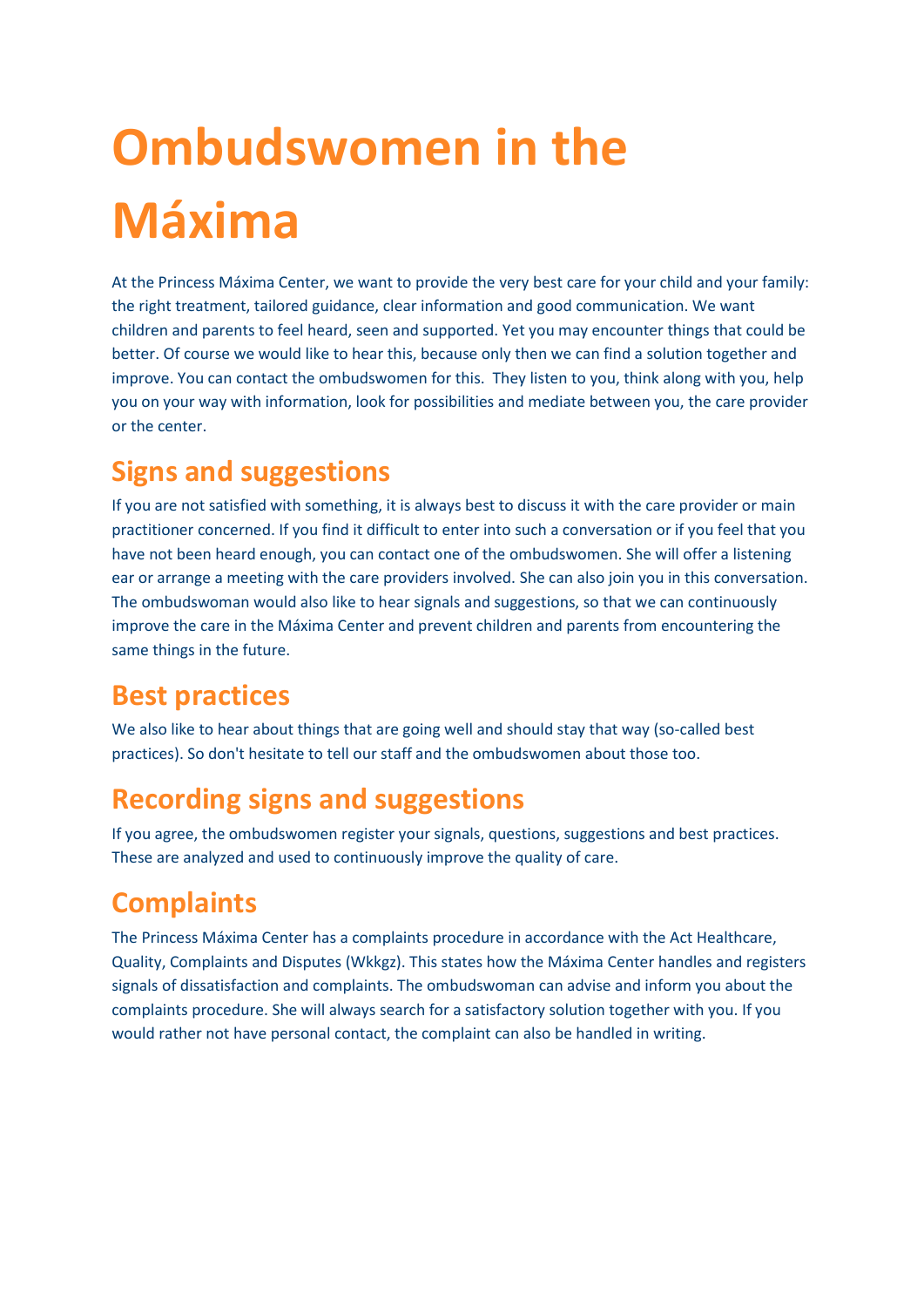## **KLIK-portaal**

At the Princess Máxima Center we think it is important to follow your development and quality of life – both during and after the treatment. We not only look at how the (medical) treatment of the disease is going, but also how you are doing in daily life. For example, we ask questions such as: how are you feeling, how are things at school, how is your contact with friends and do you sleep well? In addition, we always ask you if you have any questions for the doctor or nursing specialist. These questions and the answers you have filled in will be discussed by the doctor during your appointment at the outpatient clinic. If you are too young to answer the questions yourself, we will ask your parent(s)/guardian(s). We ask these questions electronically via th[e KLIK portal.](http://www.hetklikt.nu/)

#### **From whom?**

KLIK stands for *Kwaliteit van Leven In Kaart* (Quality of Life Mapped Out) and is a permanent element of our care. KLIK is there for all ages: the questions are adapted to your age and with that fitting your level of development, both during and after the treatment. Are you under 8 years old? Then we will ask your parent(s)/guardian(s) to answer the questions. From the age of 8, we will ask you the questions.

### **What is KLIK?**

Once every three months, we post questions in the KLIK portal for you. You or your parent(s)/guardian(s) will be notified by email. You can then log in and answer the questions.

The questions we ask are standardized, which means that everyone answers the same questions. That way it is possible to follow your development on different topics over time. However, this also implies that there may be a question that is not or less relevant for your situation. However, it is not possible to skip a question, so if this is the case, try to answer the question either way. We are aware that this is not optimal and we are working on a solution for better coordinated questionnaires.

You will discuss your answers during the appointment with your doctor. If you have filled in KLIK more than once, you and your doctor will be able to see if anything has changed over time. What is going well? What is going not so well? Do you need support for anything? For example, you can be given guidance from the [hospital school](https://zorg.prinsesmaximacentrum.nl/nl/praktische-informatie/voorzieningen/de-school) or from [physiotherapy.](https://zorg.prinsesmaximacentrum.nl/nl/afdelingen/ondersteunende-afdelingen/fysiotherapie)

## **Questions in the KLIK portal for you as parent(s)/guardian(s)**

Shortly after the diagnosis, we will ask you to answer a questionnaire about your family, so that based on your answers and the intake interview, the medical social worker can make a good assessment of whether and what support you need.

We also ask once every six months how you are doing. In this questionnaire you can indicate whether you need to contact someone from the [psychosocial team.](https://zorg.prinsesmaximacentrum.nl/nl/afdelingen/ondersteunende-afdelingen/psychologische-en-psychosociale-zorg)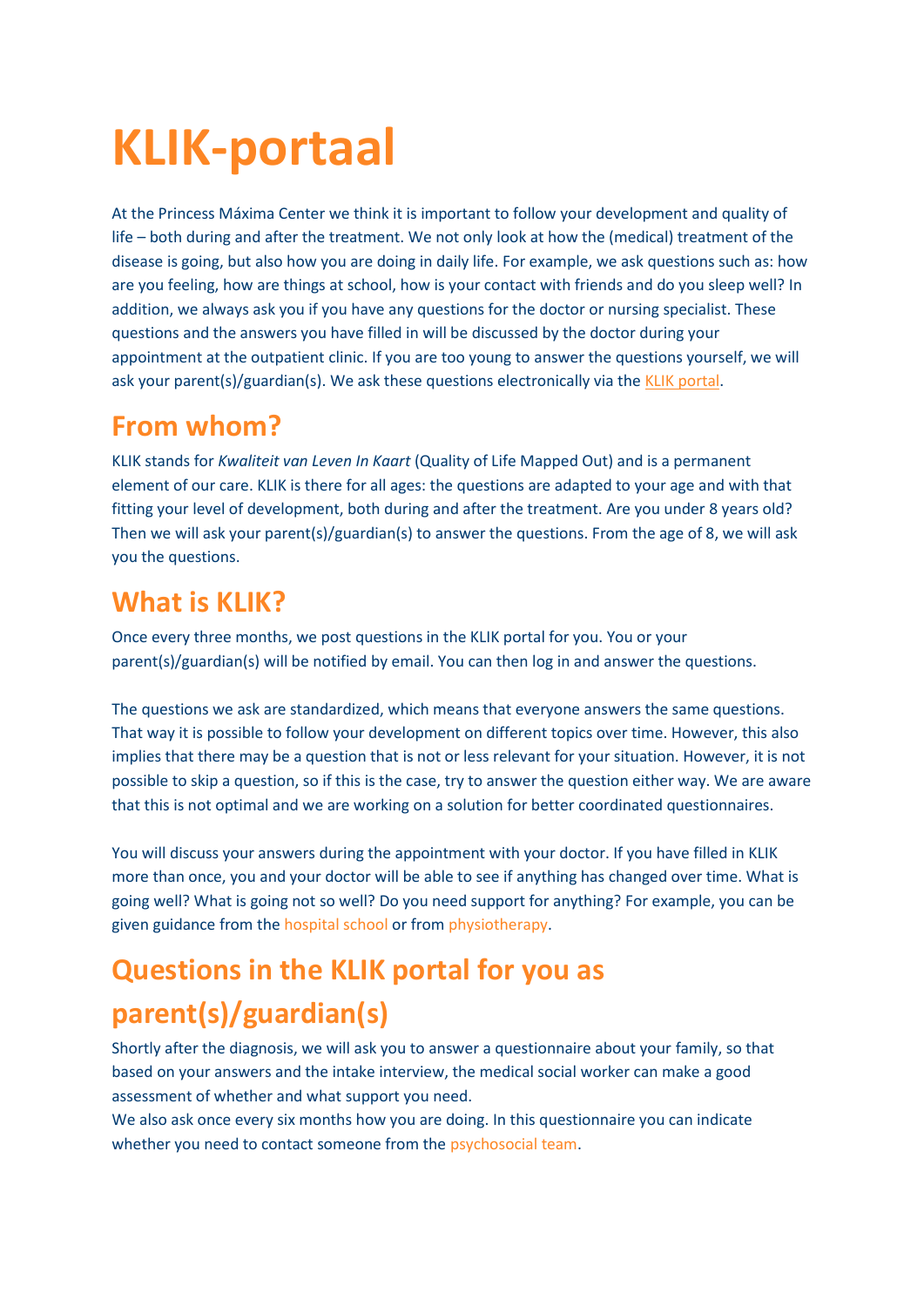#### **Why not join KLIK?**

The KLIK team is approaching everyone for KLIK. Have we not seen you yet and would you already like to sign up? You can do so on the [KLIK website.](http://www.hetklikt.nu/) Need help signing up? Please feel free to contact us.

#### **Anonymous and secure**

You do not have to fill in your name on the questionnaire and only the practitioners involved in your care will be able to see your answers. The KLIK website is secure and your data will be treated confidentially. More information can be found in the KLIK [privacy statement.](https://www.hetklikt.nu/privacy.php)

#### **Research**

On the basis of the data in KLIK, we can conduct research into the development and quality of life of children and parents in the Princess Máxima Center. This is important because it enables us to improve the care we offer in these areas. You can give or withhold your consent for this. Of course it does not affect your appointment with the doctor at which your answers from KLIK will be discussed.

### **Contact details**

If you have any questions, please contact the KLIK team, consisting of:

Caroline Gillen Daniëlle van Miltenburg-Drost Ingrid van Dopperen Layla Teunissen

Phone: (088) 972 93 16 E-mail: [klik@prinsesmaximacentrum.nl](mailto:klik@prinsesmaximacentrum.nl)

**We can come and see you when you are at the Princess Máxima Center. If you are, ask for us at the desk on the second or third floor and we will come to you.**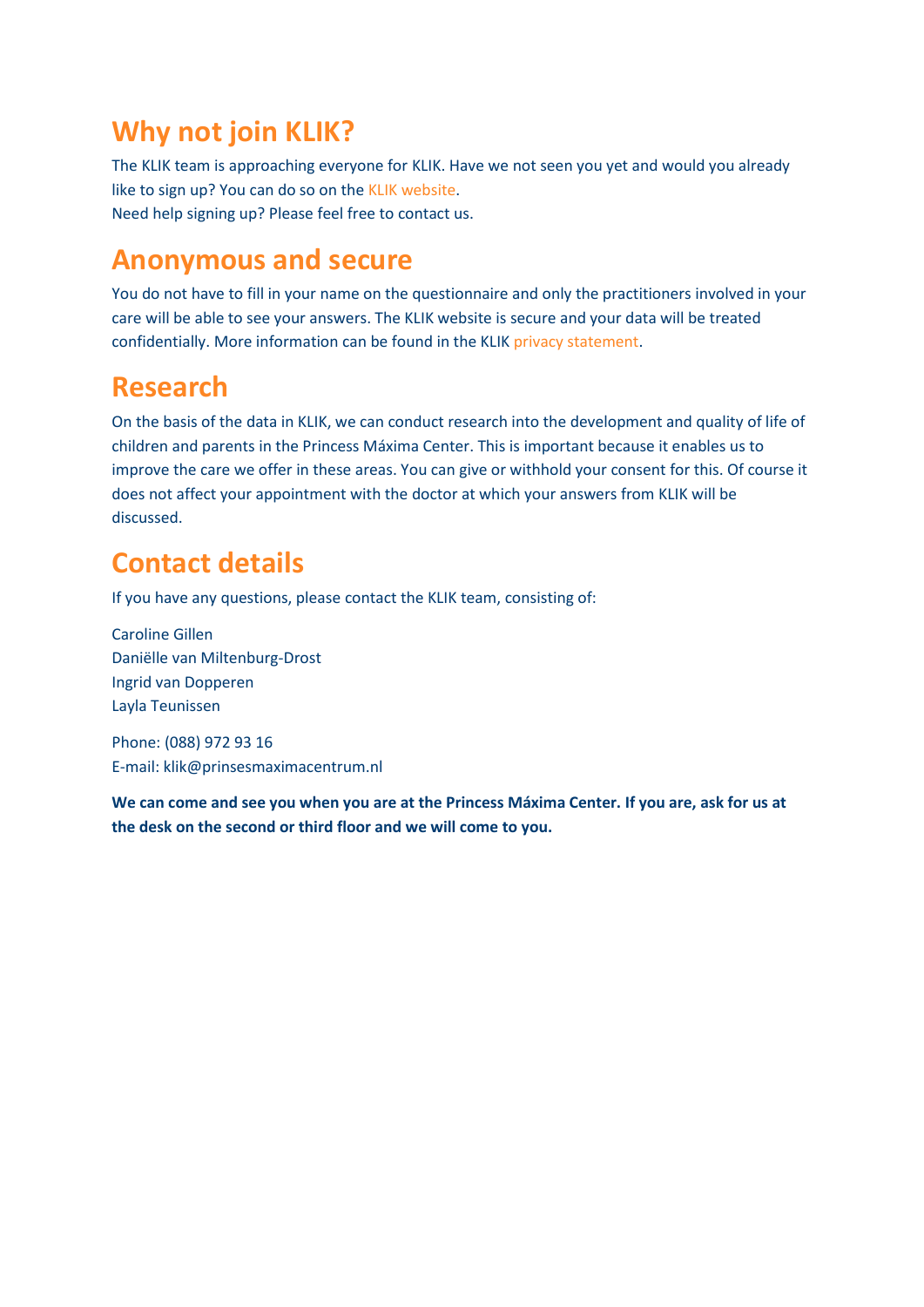## **Food and drinks**

The Princess Máxima Center chooses fresh, nutritious and tasty food and drinks. We pay attention to the nutritional wishes of each child and respond to these as well as possible. Parents, family members and friends can always come to dinner.

#### **In your room**

Our center boasts a Food and Drinks hostess. She comes by with a buffet cart (Kanjerkar) 6 times a day, offering a fixed assortment of bread, spreads, fillings, dairy, fruit and a menu of the day. The menu of the day offers a soup, smoothie, salad, lunch dish and snacks. The menu of the day is also available in a high-energy version. Food and drinks are adapted to your prescribed diet and eating habits. You can eat in your room, at the Restaurant or at the Ronald McDonald dining/living room. If you wish to eat at the restaurant, you will be given a voucher bij the Food and Drink hostess. She can answer any questions you might have about food and drinks. Parents can purchase food and drinks from the buffet cart. If the hostess is not available and you want something to eat or drink, please consult your nurse about the possibilities. Complimentary coffee and tea are always available in the pantry (see below) or in the dining/living room. If you have specific requests for breakfast, lunch or dinner, please talk to the hostess.

#### **Breakfast parents**

The Princess Máxima Center offers parents a free breakfast up to a maximum amount of €3,50 per Parent-Child room. If you wish to eat differently, you can use your bank card. Parents can use the breakfast facilities during the first round of the Kanjerkar between 08:00 and 09:30. Other meals can be paid for by card with the hostess.

#### **Restaurant**

In the restaurant, parents, children and visitors can enjoy hot and cold lunch dishes, soups, sandwiches, dairy, fresh juices and an extensive salad buffet. The selection available depends on the time of the day. **The restaurant is open daily from 7:30 to 20:00.**

## **Espresso Bar**

Hot and cold drinks, pastries and cakes are available at the espresso bar in the central hall. Our baristas make a good cup of coffee. Everything that is available here can also be taken to the parentchild room or to a recreation room. **The espresso bar is open from 07:30 to 17:00 on weekdays and in the weekend the espresso bar is closed.**

#### **Pantry**

There are pantries at the clinic with complimentary coffee and tea. The pantries are also equipped with a dishwasher and a microwave. Please leave the pantry clean and tidy after use. This also applies to the kitchen in the dining/living room mentioned below. In the waiting room of the outpatient clinic there's also a machine for hot chocolate.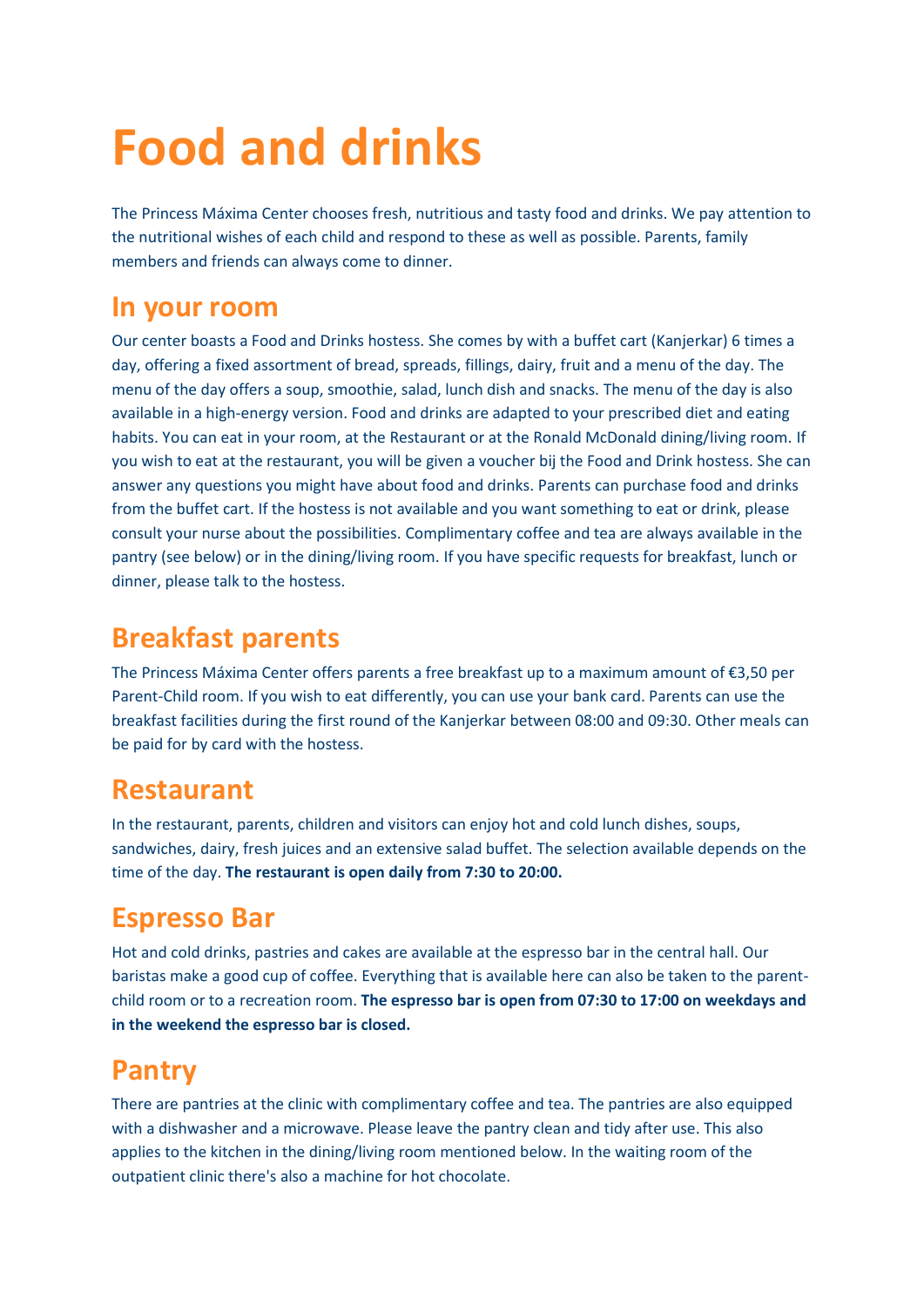### **Dining/living room**

On floor 2 and 3 are dining-living rooms with a kitchen. Parents, children and visitors can cook with their own ingredients for their family. In the dining-living rooms, there is a list on which a time can be reserved for the use of the kitchen. The kitchen is fully equipped, including a dishwasher. There are volunteers from Ronald McDonald to help cook or play a game.

#### **Order your groceries on plus.nl**

PLUS takes a load off by delivering all your online grocery shopping at no charge. The proceeds of your shopping are passed on in full to the Ronald McDonald House Utrecht.

You order online and pay securely and effortlessly via Ideal. It couldn't be easier:

- Go to plus.nl and select 'PLUS Smaragdplein'. The requested post code is 3584 CS.
- Select the items you want and fill your shopping cart.

#### **The delivery costs that are automatically displayed on the website will not be charged. Once you finish shopping, click on 'order' in the top right corner.**

- Enter the requested details and complete all the steps.
- Enter discount code 'RMCD' to cancel the delivery charge.
- Enter your room number and department along with your name.

The delivery address is:

Prinses Máxima Centrum Heidelberglaan 25 3584 CS Utrecht

Once the order is placed, you will receive an email with a link to the IDEAL payment. The order will be delivered on the day you specify. The PLUS delivery person will deliver the products to the living room on the 2nd or 3rd floor. The volunteer will put the groceries in the fridge for you and let you know they have arrived.

Any questions?

Phone our E-commerce Manager, phone number: 06 12396850 PLUS Smaragdplein, Smaragdplein 216-218, 3523 EG Utrecht, 030-267 45 33

### **Something to celebrate?**

If you have something to celebrate, such as a good test result, a birthday or a sibling's swimming diploma, you can do that here at the center. You can arrange for food and drinks through the restaurant or via the food and drinks hostess. You have several options to choose from, such as 'high lemonade', muffin decorating, and much more.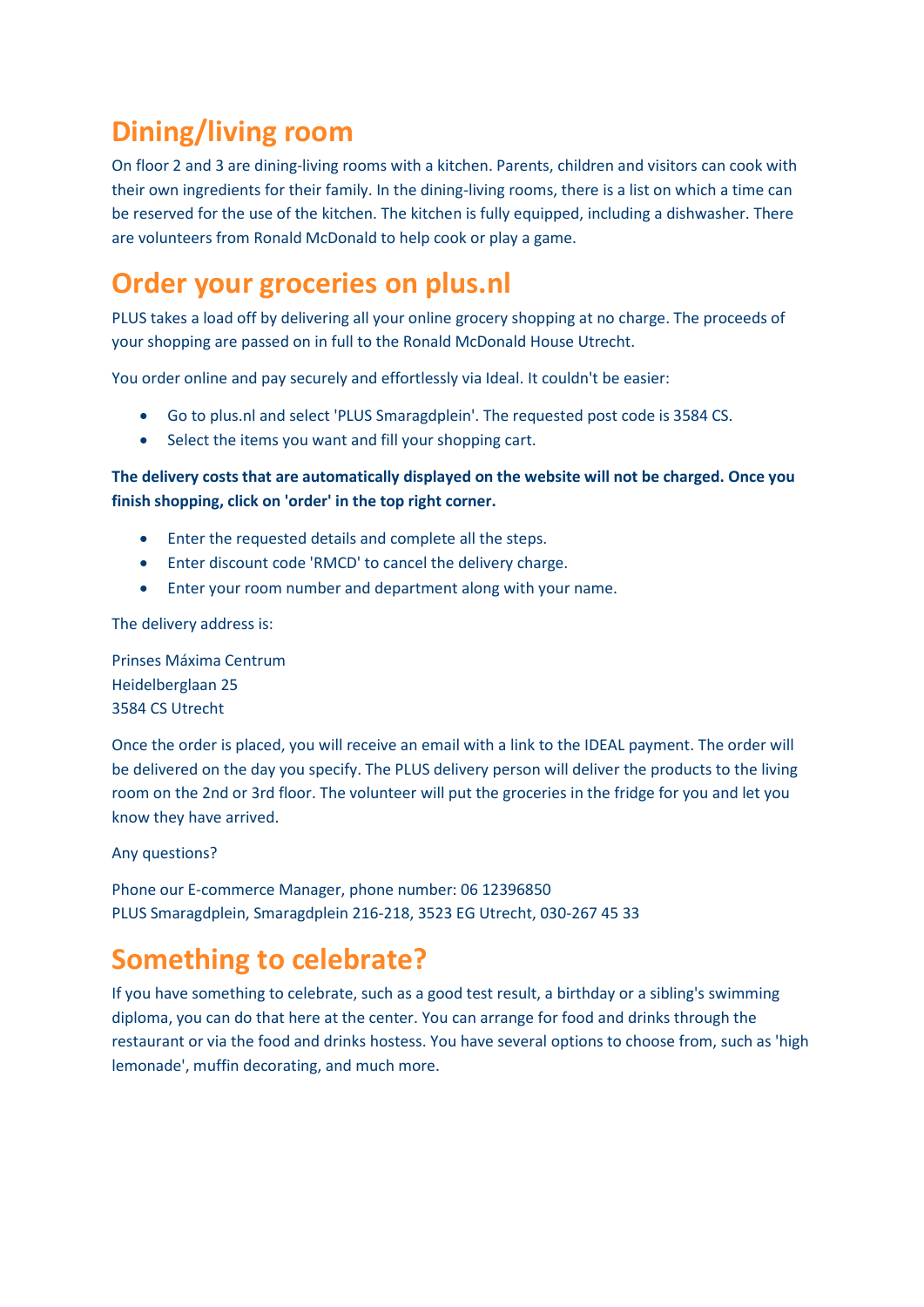#### **Special nutrition**

The most common kinds of tube and drink nutrition are in stock at the clinic. Special preparations and infant formula are made on request of the nurses/dietist at Wilhelmina Childrens Hospital. The nurse can answer your questions about this.

#### **Your own food**

Rules apply to bringing and storing food products. We must adhere to these rules for food safety purposes. Click here for more information.

#### **Any other questions or wishes?**

Our Food & Drinks hostess and our chefs are more than willing to answer your questions. The hostess will even ask the chef to prepare your specific wishes.

#### **Outpatient clinic buffet cart**

The buffet cart (meal cart) also makes rounds in the outpatient clinic between 10 am and 2 pm on weekdays, so that children who have to wait in the outpatient clinic can get something to eat and drink. Parents can purchase food and drinks for themselves from the buffet cart. Only the standard assortment plus the dishes on the menu are on offer; no special meals are provided.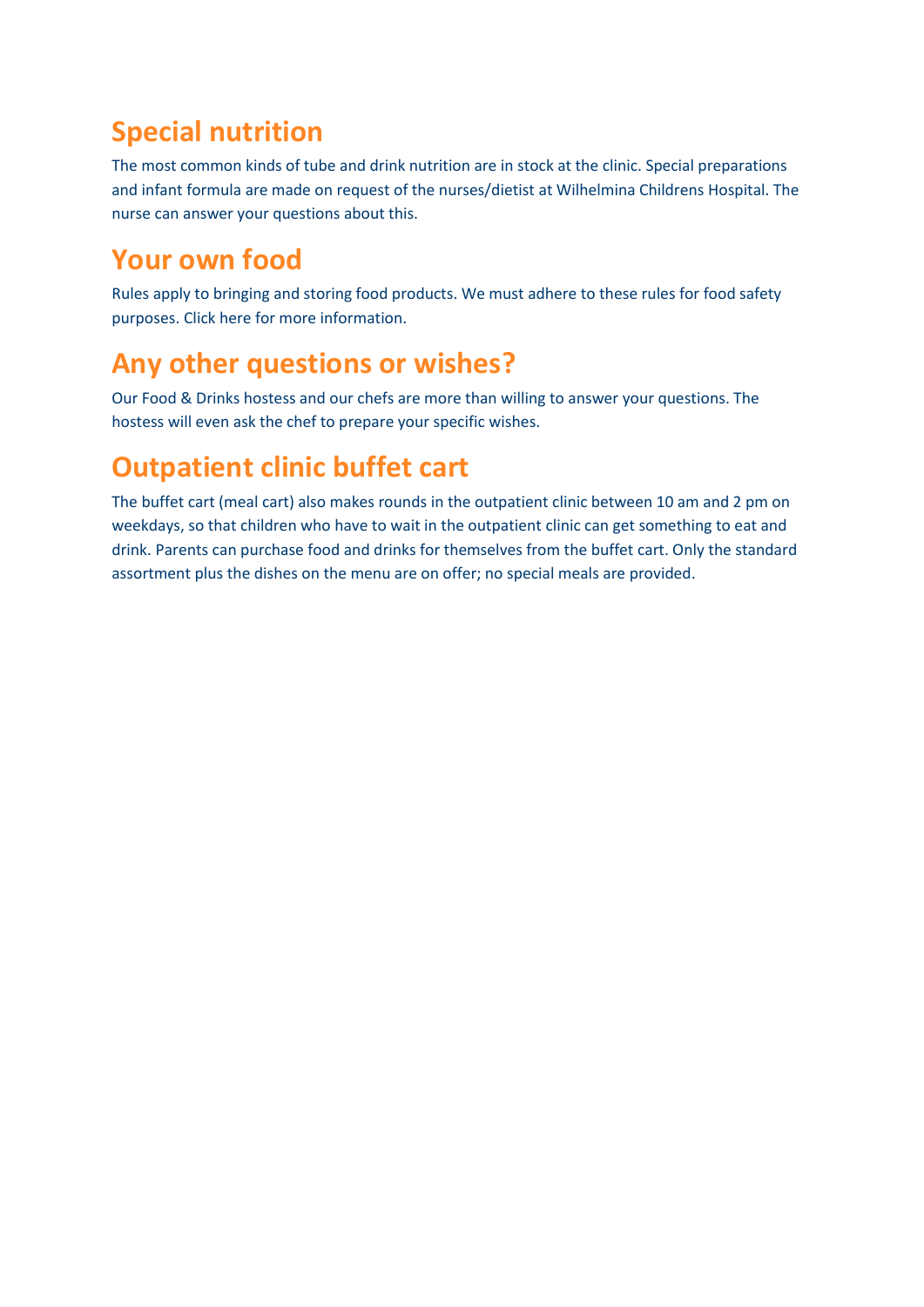## **Distraction, relaxation and exercise**

**Our center has many places for you and your child to unwind. Your child is free to walk around the hospital and go to special places, such as the Park, the Construction Site and the Teen Lounge.**

#### **The Park**

The Park is a general meeting place on the third floor, behind the nursing wards and overlooks the Oostbroek Estate. Here, children and parents can exercise and play with each other all day long. In the evening, parents can go to the Park to meet other people or to read to children. We can also organize joint activities in the Park, such as circle games, making music and building huts. A volunteer is mostly available to supervise all kinds of activities and ensure that things run smoothly. The volunteer knows what all can be arranged in the Park, answers your questions and thinks along with new proposals.

#### **The Teen Lounge**

The Teen Lounge is situated on the second floor. Here, children as from 10 years old can meet and chill, play games, read magazines and chat. The lounge is nicely furnished; teenagers should feel comfortable there. They can watch television programs, sports events and movies on a large screen, which is also ideal for gaming and they can also draw on the whiteboard or leave messages for each other. The Children's Advisory Board (KAR) thinks along about programs that can be organized in the Teen Lounge. The Teen Lounge is open daily from 10 am to 10 pm. We can lock the room if necessary. A volunteer regularly checks to see if everything is in order.

## **Construction Site**

The Construction Site is on the second floor and extends up to the third floor connected by a flight of stairs. The Site can also be accessed on the third floor. Children can play with large blocks and use the crane to build things. Children and parents can build castles together here. Lego blocks are also provided. There are lots of things to do in the Construction Site and we encourage creativity and new ideas. A volunteer is present every day. They can supervise the activities and oversee the site.

### **Discovery Corner**

The Discovery Corner is on the first floor. Here, children can learn and discover all sorts of things. It's fun to go exploring with friends, family and classmates here and they can also learn a lot about how the body works and what cancer does in the body. They can also come here with a childlife specialist to prepare for radiotherapy treatment or the MRI scanner. A volunteer is usually present to supervise. Doctors and nurses also use this space to explain cancer.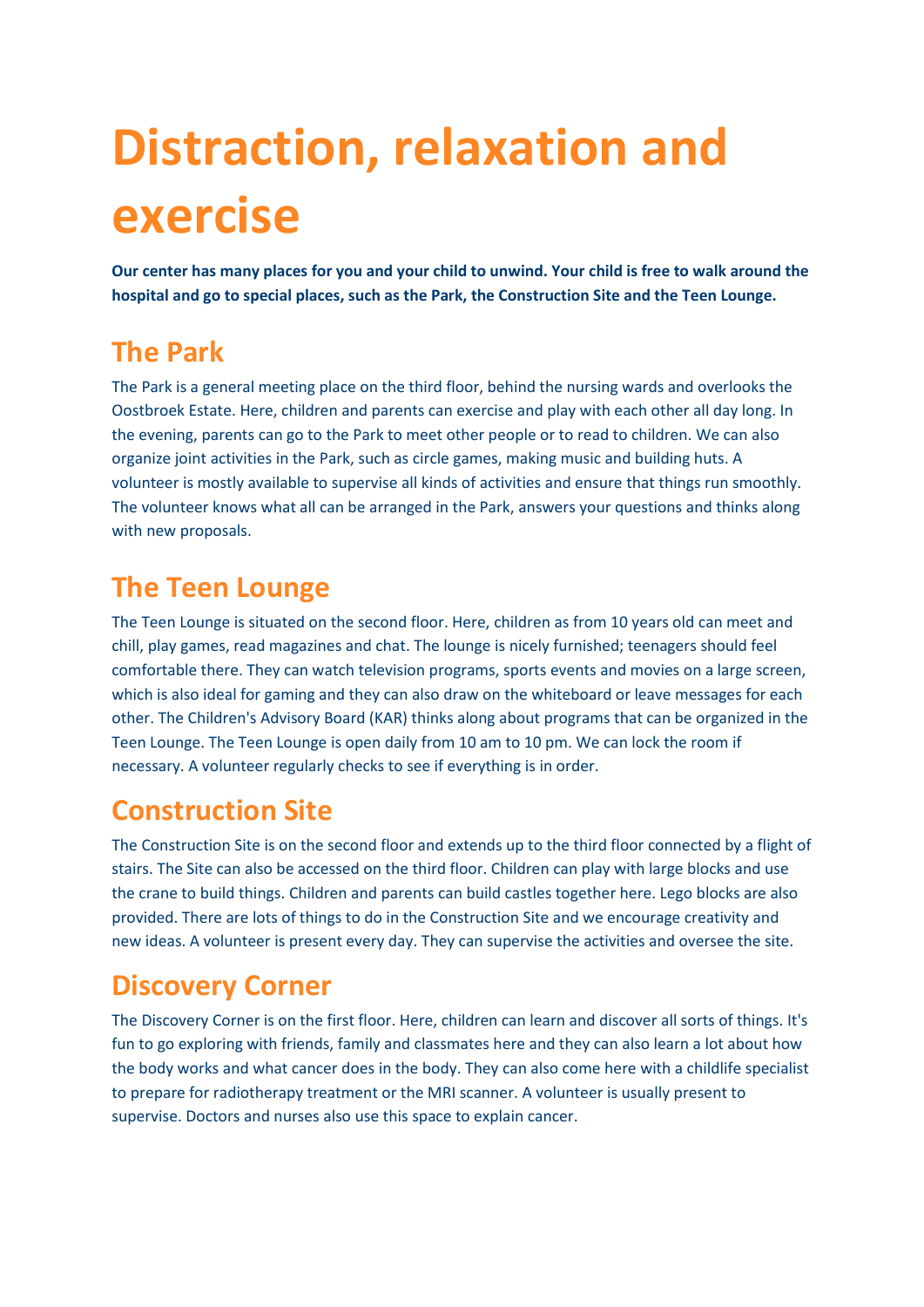#### **Rules**

**Rules apply to most play and relaxation areas to ensure that everyone can enjoy them.**

- In all areas, the parents are responsible for their children.
- The nurse coordinates any required medical assistance. There are nursing call buttons in the rooms, so you can always call for help.
- A minimum age of 10 years applies to the Teen Lounge.
- Parents and children are allowed food and drinks in the rooms. Please clean up afterwards and put used dishes on the service cart. This does not apply to the Construction Site where no food or drinks are allowed due to the many loose toys and playthings that must be kept clean.
- Friends, both boys and girls, and family are all welcome.
- Volunteers supervise and make sure things don't get too hectic.
- The use of mobile phones, tablets and laptops is permitted, but please keep the volume down.

## **The Play Center: day care for little brothers and**

#### **sisters**

The Play Center is run by volunteers of the Ronald McDonald Children's Fund. It is located on the ground floor near the central information desk. Here, brothers and sisters of a child who is being treated can play and have fun. The Play Center is a lovely area with an indoor garden. It also has an adjoining bedroom where the little ones can sleep in one of two cribs. The children are given lemonade and a cookie while they play. If your child stays in the Play Center during lunchtime, please provide a packed lunch. Any particular wishes, such as feeding schedule and sleep rhythm, are discussed with you in advance.

#### **Supervision**

Two volunteers are present to supervise the children. They have been trained by childcare experts and have a great deal of affinity and experience with children through their work and their private life. Rules, which will be explained by the volunteer on duty, apply in the Play Center.

#### **What to provide**

Please provide the following (if necessary): formula, diapers, sleeping bag, cuddly toy, packed lunch and dry clothes.

#### **Booking and canceling**

You can book a spot for your child by emailing speelopvang@prinsesmaximacentrum.nl. We will send you a confirmation email. Another option is to call the following number during opening hours: 088 - 972 91 15. And you can also come by on the spur of the moment. We will most likely be able to accommodate your child. If you have booked but decide not to use the Play Center, please advise us as soon as possible. Your spot can then be made available to another child.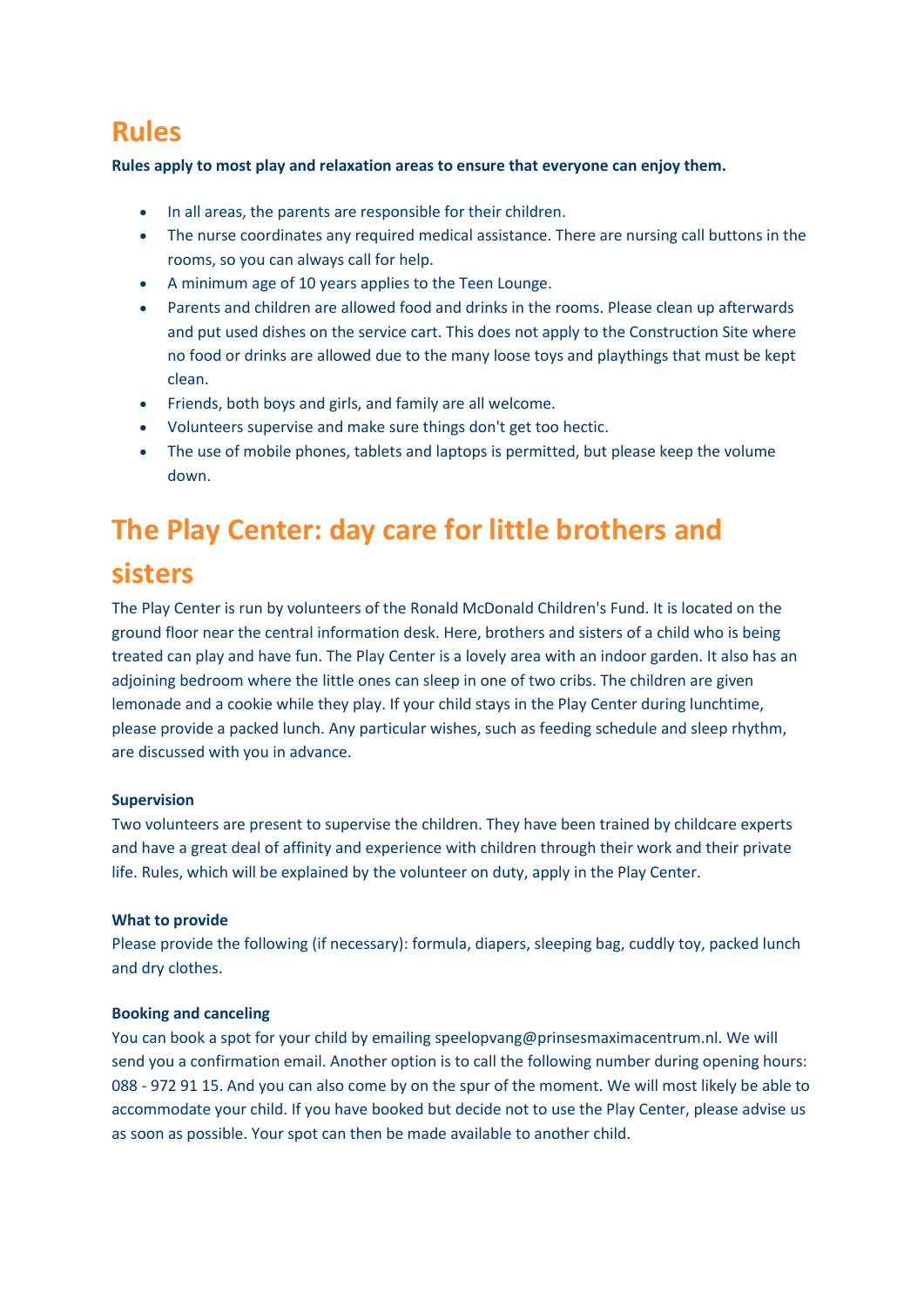#### **Opening hours**

The Play Center is intended for children between 1 and 10 years old and is open Monday to Friday from 9 am to 5 pm. The Play Center is closed on weekends, on all public holidays and mandatory days off, as well as on December 24th and 31st.

#### **Other relaxation areas**

**Besides the aforementioned relaxation and play areas, we also have:**

- a gym and fitness room on the ground floor;
- the Park's meeting garden with tables and chairs where you can sit quietly or take a stroll in the fresh air;
- the meditation room where you can retreat to pray, meditate or reflect;
- the small relaxation room with 2 chairs and a table where you can find some privacy;
- the roof terrace on the third floor where you can enjoy a beautiful view over the Oostbroek Estate.

#### **The school**

It benefits sick children to continue their schooling during their treatment. That is why we register children as from the age of three and a half in our school on the first floor. There are different rooms for the different ages. The educational support consultants who work here adapt the curriculum in conjunction with the parents, the child and the home school so as to ensure the child does not fall behind to any significant degree. Besides this support, children can also take lessons, both at the 'hospital school' and in their room. Home school, parents, child and the educational consultant work closely together while the child undergoes treatment.

We have partnered up with Squla in the Princess Máxima Center. This company assists in the children's development on the basis of an annual subscription. Squla helps your child to learn all primary school subjects provided in groups 1 to 8 by means of games and quizzes on a computer, tablet or mobile phone; with parents, friends or classmates. A handy Squla pencil case and an activation code will be waiting for your child upon registration. The activation code is valid for 12 months from the time the code is activated.

## **Children's library**

Books for all ages are available in the children's library on the first floor. Children and parents can browse, read and borrow books. Parents can record the books they take out on the list provided. Activities can be organized in the library, such as fixed storybook hours, theme weeks around books and linking up with national reading activities. The pedagogical employee makes sure that books are also available in the departments. They ask the children if they want to borrow a book to read. Twice a week in the afternoon, a book cart containing a changing collection of books from our own library is wheeled past the children's rooms. There are books for all ages: picture books, readers, story books and information books.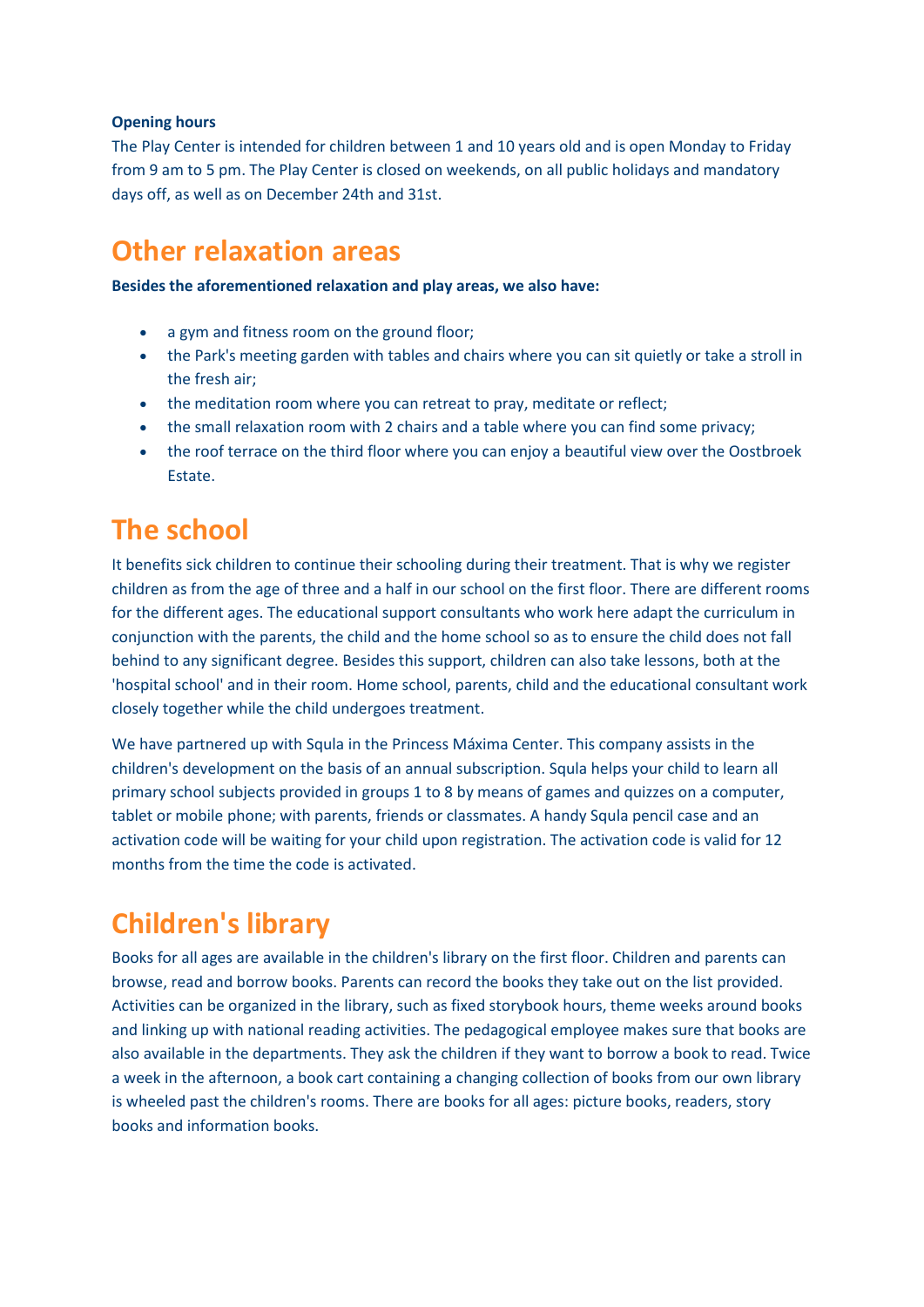#### **Gifts**

Small items such as chocolate bars and some confectionery can be purchased in the Máxima's restaurant. The Parents, Children and Cancer Association (VOKK) also sells small gifts such as a special Barbie doll or bracelets.

### **Outside the hospital**

**There are a few options nearby for you to unwind in different surroundings, whether on your own or together with your family.**

**Oostbroek Estate** boasts beautiful natural scenery managed by the Utrecht Landscape Foundation. It is a haven of peace nestled between the bustling traffic on highway A28 and the UMC Utrecht. There are meadows bursting with flowers, long-standing deciduous woods, marshes and even a monastery garden. You can meander along the paths or enjoy a picnic on the grass. Oostbroek Estate is about a 15-minute walk from the Máxima. [https://www.utrechtsgebied.nl/oostbroek.](https://www.utrechtsgebied.nl/oostbroek)

The Princess Máxima Center and the Wilhelmina Children's Hospital are located in the Uithof, which nowadays is called the 'Utrecht Science Park'. You will find many university buildings there as well. **The Utrecht Botanic Gardens** make up part of the park with rock gardens, evolution gardens, discovery gardens and tropical hothouses. There is a bird hide, a bee hotel and a bamboo forest and many activities specially for children. The gardens are open to the public between March 1st and December 1st. Address: Budapestlaan 17, 3584 CD Utrecht, <https://www.uu.nl/botanischetuinen>

## **Groceries**

In the Utrecht Science Park there is a SPAR supermarket at Heidelberglaan 1b and there are various supermarkets and shops in the town of De Bilt (about 3 kilometers away).

#### **Mail**

#### **Packages**

You can have packages sent to the Máxima, that's no problem. If you order something via the Internet, for example, the logistics department will check to whom it is addressed and then ensure the package is delivered. The occasional package needs to be opened to see for whom the package is intended.

If any mail arrives at the Máxima for your child after you have returned home, we will forward it on to your address after about a week. If we expect you to return to our center within a week, we will hold onto the mail for you.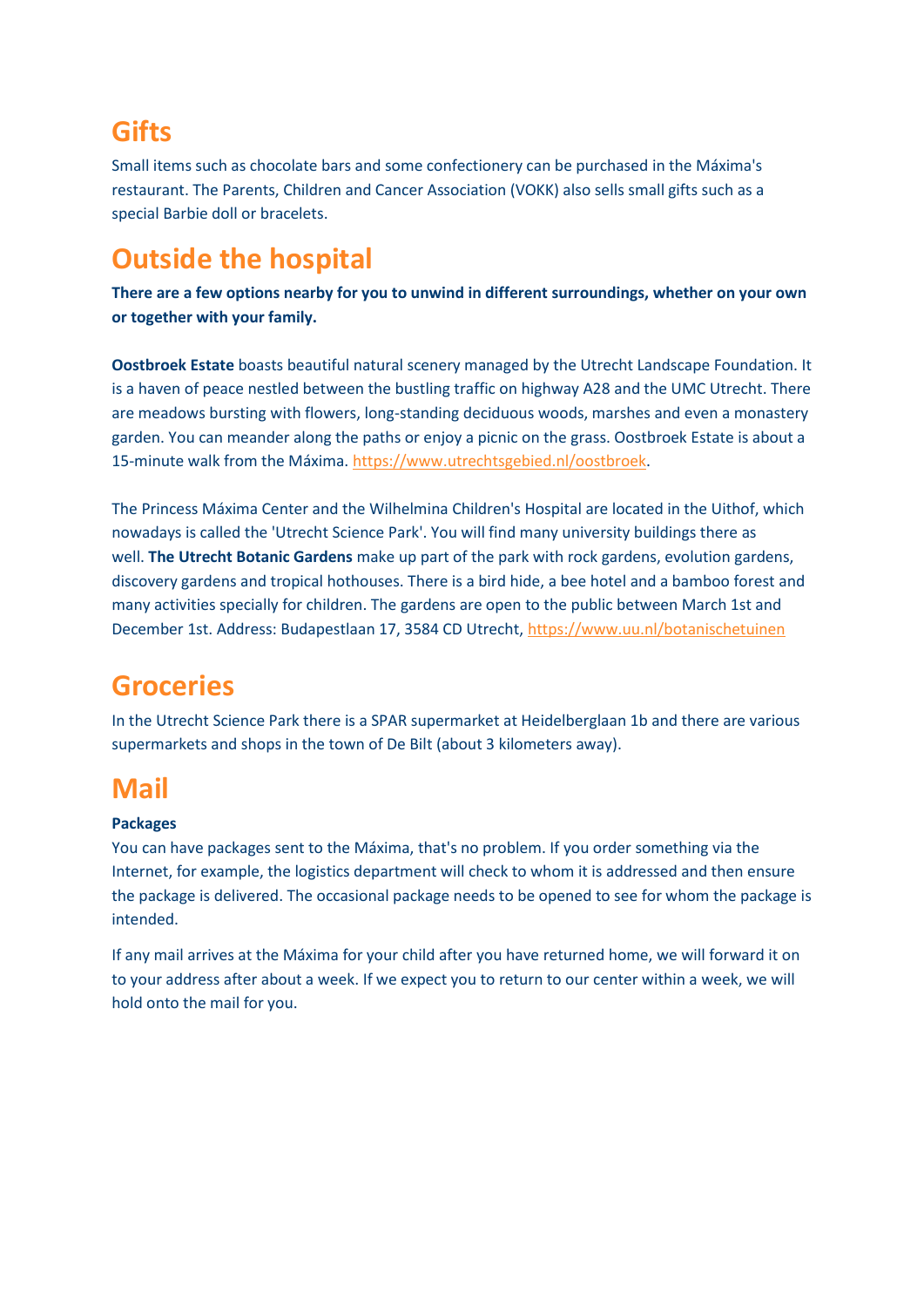## **The volunteers**

**Our volunteers work hard every day to make things as pleasant and comfortable as possible for the children, parents, family and friends during their stay in the Princess Máxima Center. They fit in well with our organization and regularly attend refresh courses and training sessions. The volunteers are mainly assigned to the information desks on all floors and show you the way (or walk with you) to the ward or treatment room. They also help to organize leisure activities, such as storytelling in the children's library and arranging a stage performance in our theater.**

## **The charity organizations associated with our Center also assign volunteers:**

**[Ronald McDonald Family Room](https://zorg.prinsesmaximacentrum.nl/en/practical-information/services/ronald-mcdonald-family-room)** volunteers in the dining/living rooms of the Princess Máxima Center help to cook or play a game. These volunteers also help in the Play Center for brothers and sisters.

**[Haarwensen \(Hairdrassing salon\)](https://zorg.prinsesmaximacentrum.nl/en/practical-information/services/hairdressing-salon-stichting-haarwensen)** has a salon on the ground floor where you can get information on wigs and hairpieces. You can also doll yourself up in the social room. Opening hours: Monday to Friday 12 am - 3 pm.

**[Make-a-Wish](https://zorg.prinsesmaximacentrum.nl/en/practical-information/services/make-a-wish)** has its own space on the first floor close to the theater. Here, volunteers list people's wishes. They also organize virtual reality activities.

**[Muziekids](https://zorg.prinsesmaximacentrum.nl/en/practical-information/services/muziekids-studio)** runs the 'Armin van Buuren music studio' on the first floor near the theater. You can make music and jam there. Muziekids staff organize fun workshops and join you with musical instruments in your room (if you want to). Opening hours: Monday: 11.30 am – 8:00 pm Tuesday to Thursday: 11:00 am - 7:00 pm Friday: 11.30 am – 5:00 pm Saturday and Sunday: 2:00 pm to 5:00 pm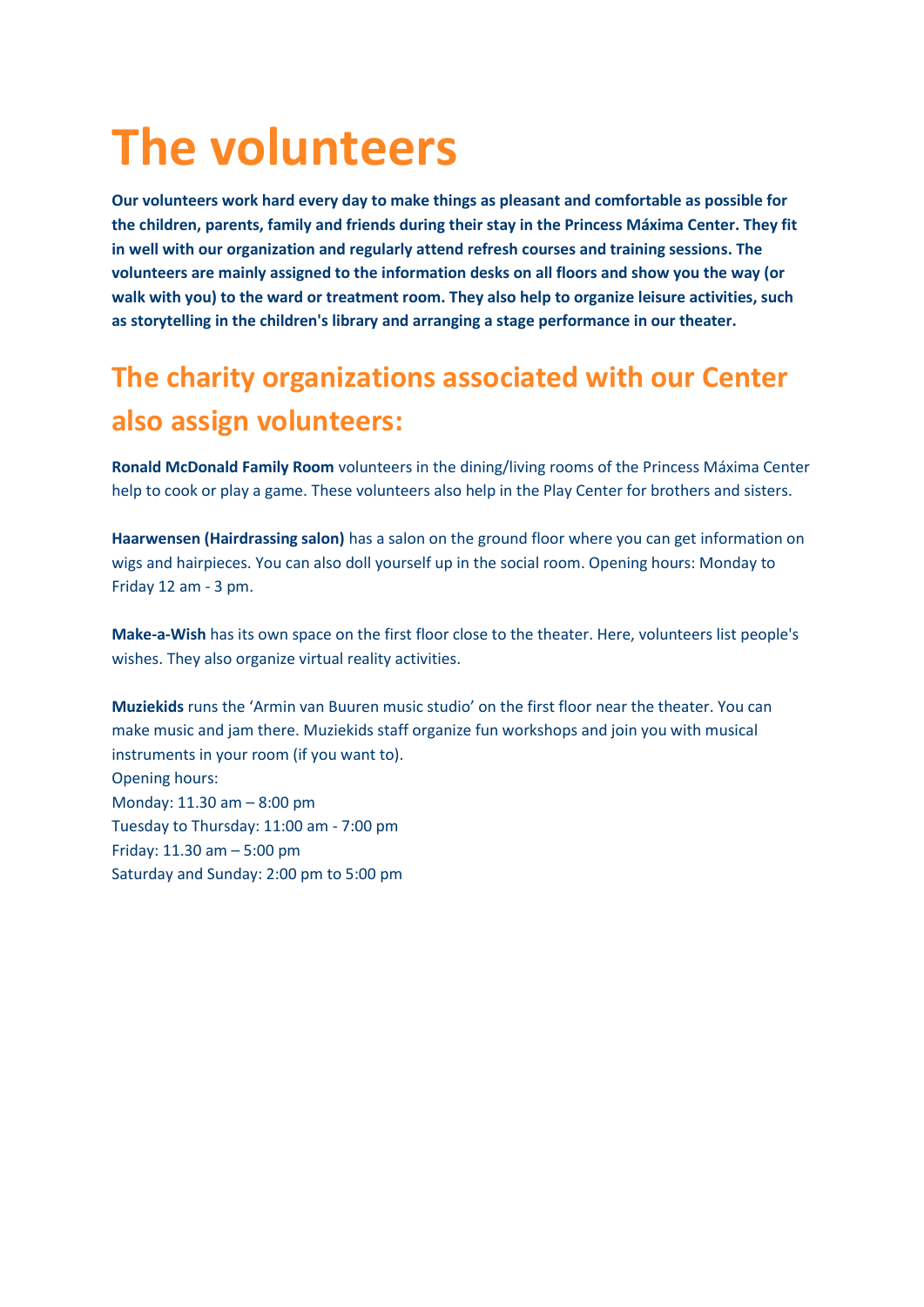# **Client Board and Childhood Advisory Board**

**Information on the Client Board and the Childhood Advisory Board (abbreviated as KAR in Dutch) of the Princess Máxima Center is provided below.**

#### **Client Board**

Every hospital has a client board in place. So too the Princess Máxima Center. The Client Board advises on everything that children and their families have to deal with. All members of the Client Board are a parent, brother or sister of a child with cancer or they have had cancer themselves. They are therefore all experts by experience.

#### **Advice and consultation**

The Board of Directors asks the Client Board for advice on various issues, such as:

- hospital design
- nutrition
- psychosocial support
- educational facilities
- quality of care and much more

A number of topics are subject to right of consent. This means that the Board of Directors may not ignore the advice of the Client Board. Which subjects fall under 'ordinary' right of consultation and which fall under 'aggravated' right of consultation or right of consent is determined by law. The Client Board may also provide unsolicited advice.

The Client Board and the Board of Directors meet six times a year. Furthermore, regular consultations are held with other hospital employees, the Children's Advisory Board (KAR) and the Parents, Children and Cancer Association (VOKK).

#### **Let's hear it**

The Client Board always want to hear your experiences. You can email the Client Board at: [clientenraad@prinsesmaximacentrum.nl.](mailto:clientenraad@prinsesmaximacentrum.nl) You can follow them on Facebook, or attend a soundboard evening several times a year.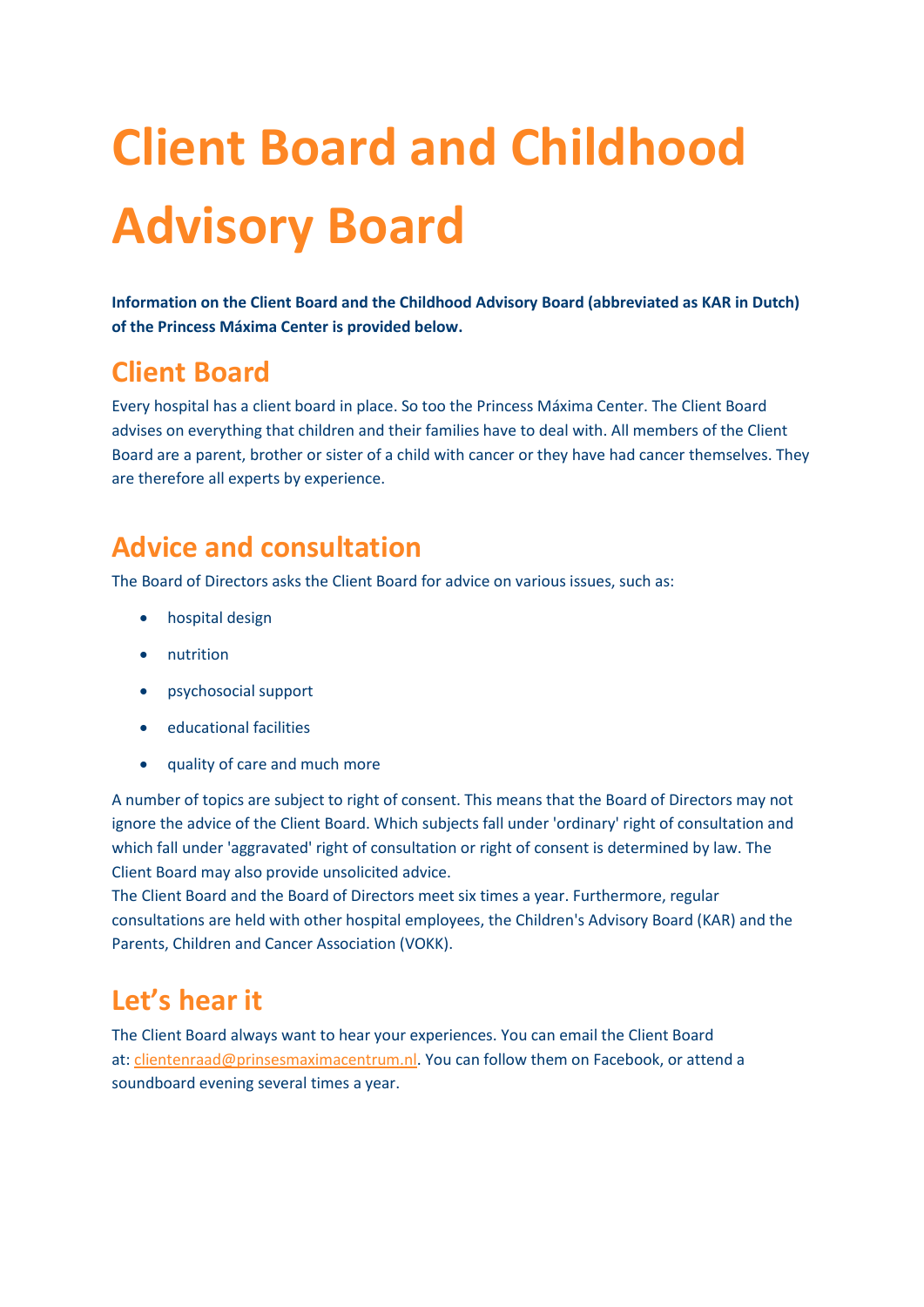### **Children's Advisory Board (KAR)**

The Princess Máxima Center has a Children's Advisory Board (KAR). After all, children are our pivotal figures. It is essential for us to know what they feel, experience and wish for in what can surely be described as a tough time in their life. We aim to tailor the treatments and care we provide to what is best for the children. The Board of Directors believes that it is precisely the children themselves who should make their voice heard and that is the whole purpose of the Children's Advisory Board. The Children's Advisory Board comprises 10 members between 10 and 18 years old.

They are children who are being treated, survivors (children who are cured of cancer) and brothers or sisters of sick children. The Children's Advisory Board provides solicited and unsolicited advice on all sorts of matters, such as quality of food, employee uniforms and how doctors deal with children. The Board of Directors takes the comments, suggestions and complaints of the Children's Advisory Board very seriously and acts upon them.

**Children can reach the Children's Advisory Board by email at: [kinderadviesraad@prinsesmaximacentrum.nl](mailto:kinderadviesraad@prinsesmaximacentrum.nl)**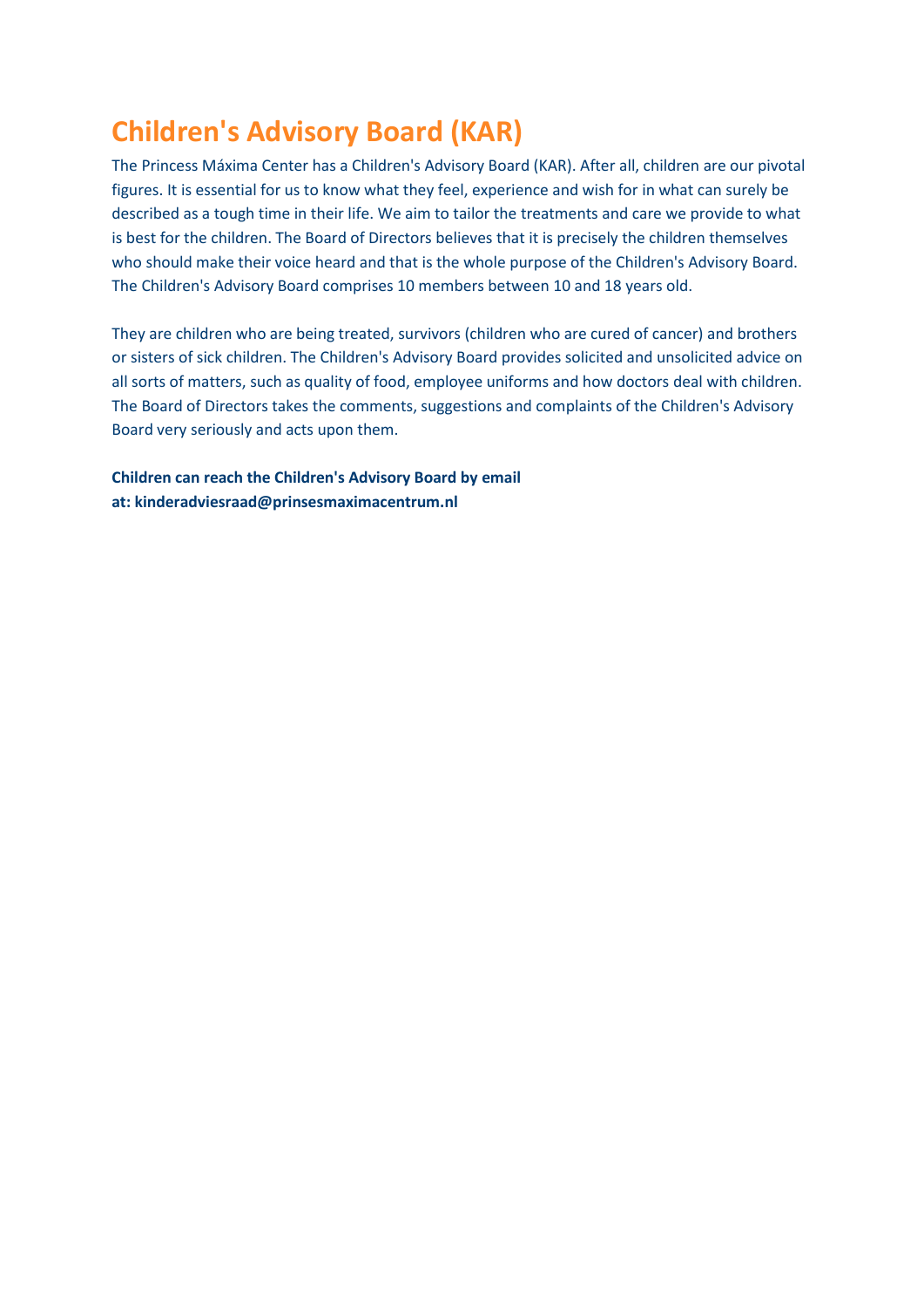## **Association Childhood Cancer**

**The Association of Childhood Cancer (Vereniging Kinderkanker Nederland, VKN) supports families of a child with cancer by providing information and activities, and offers contact opportunities. The VKN has its own counter in the central hall of the Princess Máxima Center. You can always come by for information, a listening ear or practical help, such as a babysitter for your child. There are also information points in each department. Our volunteers of the VOKK are present in the Máxima every day. You can always approach them in the center, but you can also reach them via [oudersteuners@vokk.nl.](mailto:oudersteuners@vokk.nl)**

The well known KanjerKetting and Chemo-Kasper are amongst the things you'll receive from the VKN. Several brochures and booklets that you receive in the Máxima come from the VKN as well. You can get all kinds of other brochures at our counter. And for your child you can get 'de Warme Beer', a cuddly toy you can use as a hot water bottle when you heat it in the microwave.

The VKN has a buddy program for children from the age of eight.

The VKN brings together more than 30 years of children's and families' experience. We take our experience into account in our collaboration with practitioners and researchers with the aim of continuously on improving care and curing more and more children with optimal quality of life.

The VKN is co-initiator of the Princess Máxima Center and has played an important role in the design and layout of the building and the care. Together with SKION [\(www.skion.nl\)](http://www.skion.nl/) we form the cooperation of the Princess Máxima Center for pediatric oncology.

#### **Meetingplace for parents/caretakers**

Every two weeks on Wednesday evening from 8pm – 10pm there is the possibility to relax with a snack, drink or a cup of coffee with other parents in the back of the restaurant of the Princess Máxima Center. The volunteers of the VKN are present here as well. All dates can be found here.

Want to know more? Go to [www.kinderkankernederland.nl](http://www.kinderkankernederland.nl/) - [www.kanjerketting.nl](http://www.kanjerketting.nl/)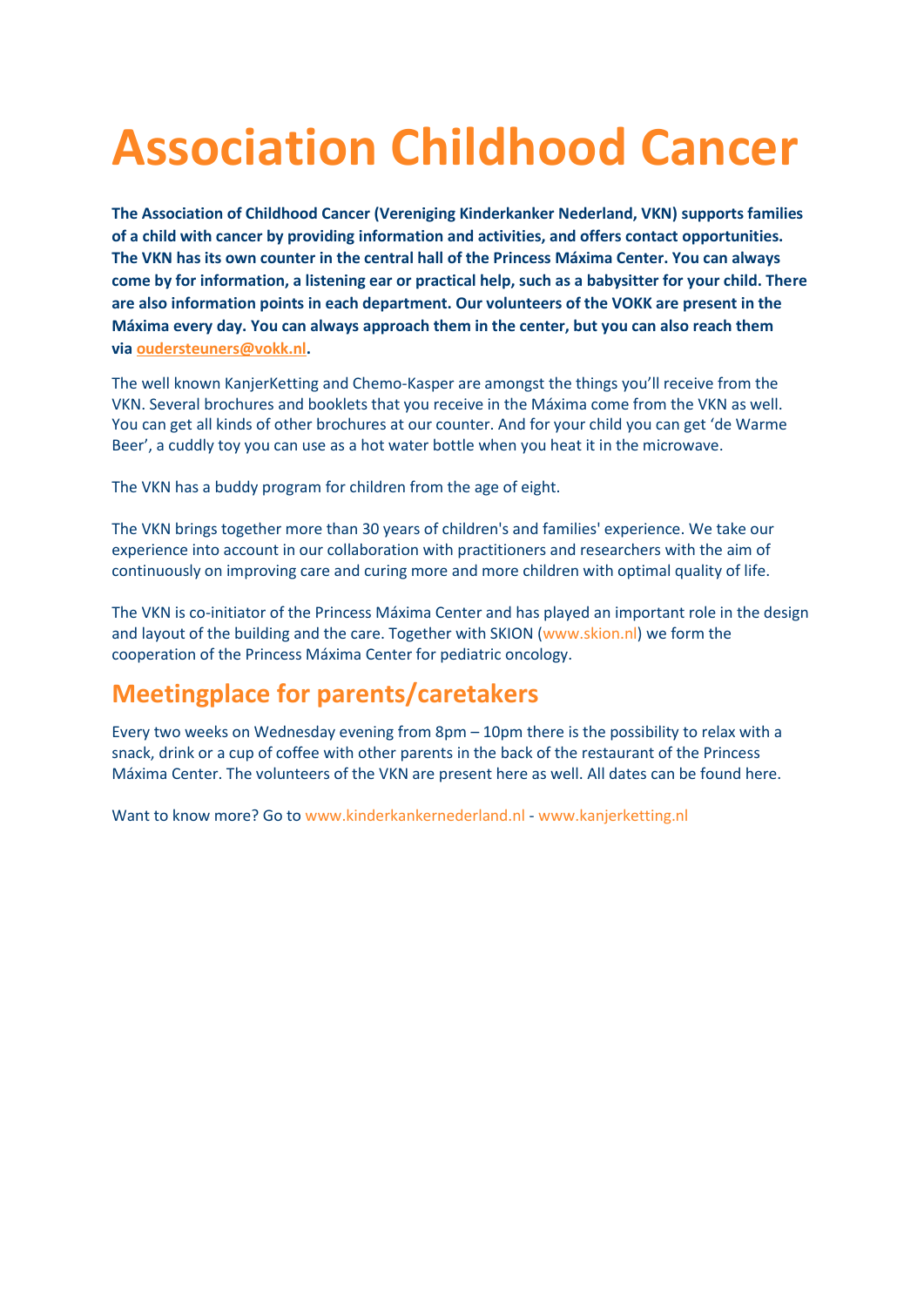# **The Princess Máxima Center Foundation**

The team of the Foundation is passionate about enabling the provision of all facilities that are not covered by health insurers but are crucial for the children's recovery. Examples are exercise, sports, being in the fresh air, distraction and healthy food.

The various places in the Center that are available for you to use are also funded by donors, namely the Discovery Corner, the Construction Site, the Sports Garden, the Park and many other facilities. Furthermore, the Foundation is also committed to funding research into childhood cancer and to financing the Academy, so as to train top-level care professionals.

Our donors have helped to make the Princess Máxima Center possible. Private individuals, companies, funds/foundations as well as large and small campaigns organized by schools, (sports) clubs and service clubs have made impressive donations.

Still, there is so much more to do. If there are any people in your surroundings who are interested in knowing how they can support the Princess Máxima Center or who want to set up a campaign themselves, they can reach the Foundation via telephone number 088 - 972 8751 or via [foundation@prinsesmaximacentrum.nl.](mailto:foundation@prinsesmaximacentrum.nl.)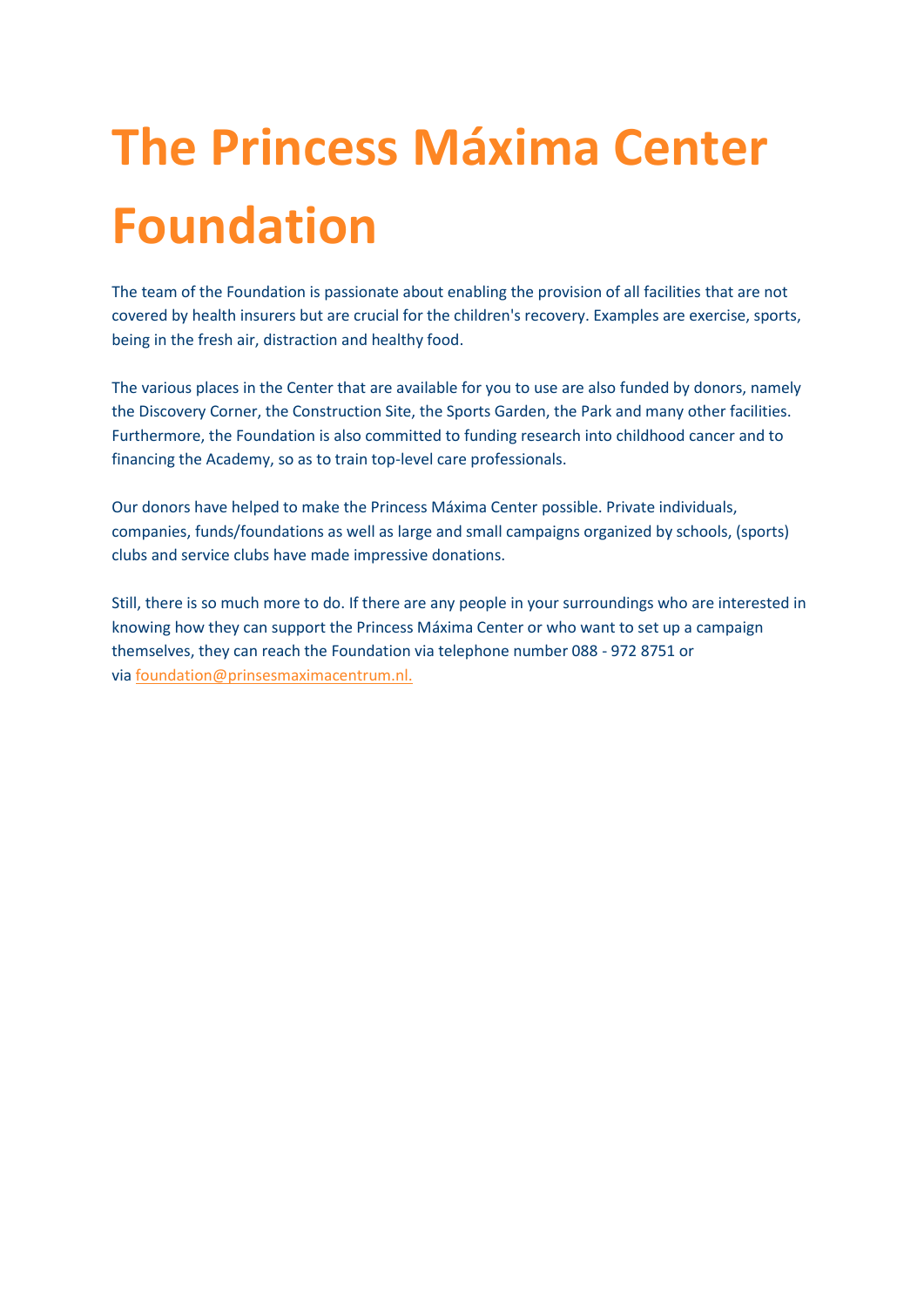# **Address and phone numbers**

Our center is located on the edge of the Utrecht Science Park. Close to the highway and with a nice estate on the other side of the building.

#### **Visiting address**

Heidelberglaan 25 3584 CS Utrecht

#### **Telephone contact**

#### **Acute problems? Call the emergency line +31 (0) 88 972 92 57**

*In order to guarantee the accessibility of this number, it's important to only use this number for acute problems (such as acute agony, convulsions and drowsiness).*

General phone number: +31 (0) 88 972 72 72 For telephone contact with one of our care departments: [click here.](https://zorg.prinsesmaximacentrum.nl/nl/telefonisch-contact)

### **Email and fax**

E-mail address: [info@prinsesmaximacentrum.nl](mailto:info@prinsesmaximacentrum.nl) Fax number: +31 (0) 88 972 5009

### **Visiting hours**

We do not have specific visiting hours. Please consult with the family and nurses what is most convenient.

### **Postal address**

Princess Máxima Center for Pediatric Oncology PO box 113 3720 AC Bilthoven The Netherlands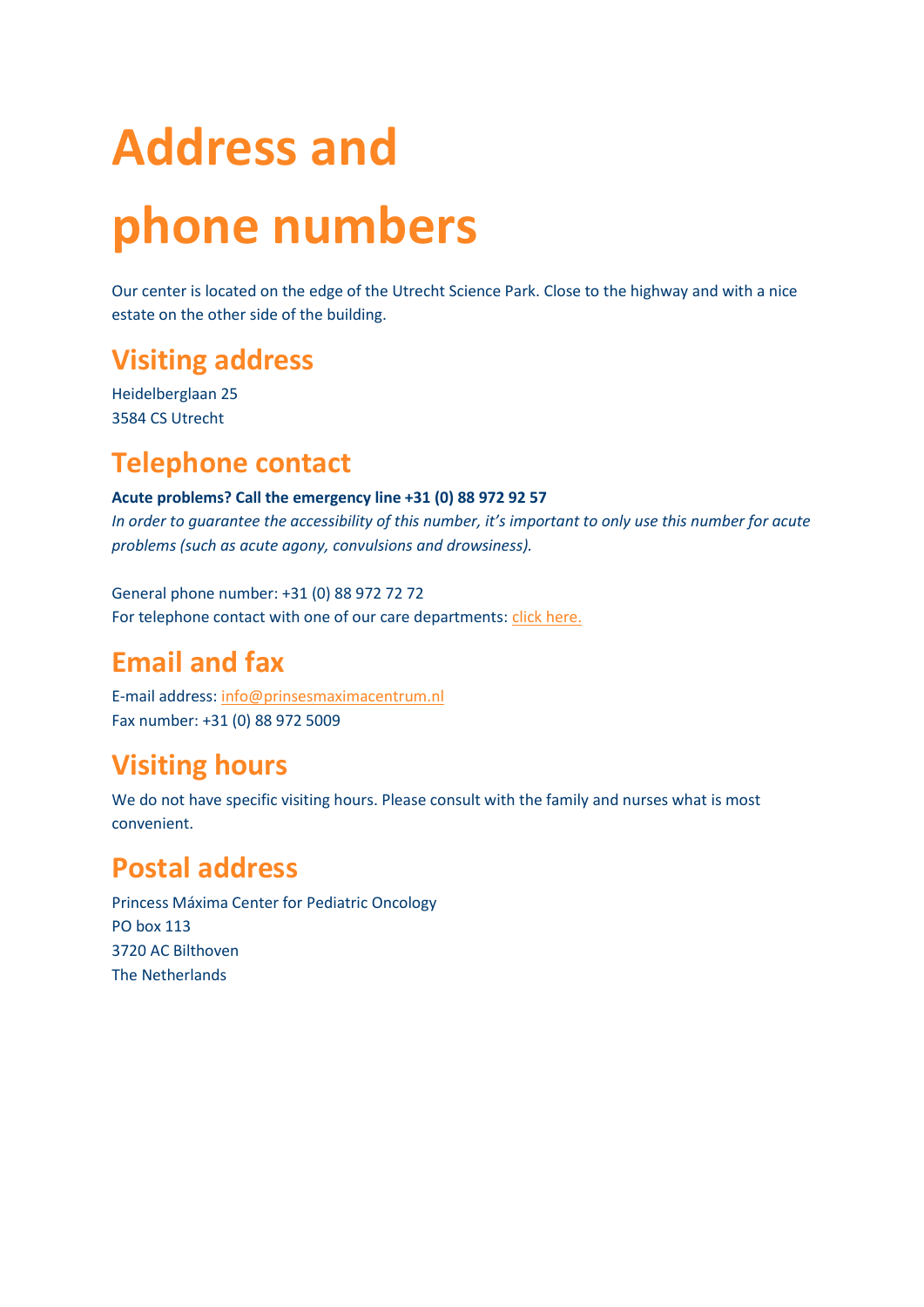### **[Point of contact for parents/caregivers](https://zorg.prinsesmaximacentrum.nl/en/contact-route#collapse123)**

To ensure you speak to the right employee of the Princess Máxima Center as soon as possible, you will find the most important direct telephone numbers [here.](https://zorg.prinsesmaximacentrum.nl/nl/telefonisch-contact)

If you have any questions or comments about our center, please send an e-mail to [ouders@prinsesmaximacentrum.nl.](mailto:ouders@prinsesmaximacentrum.nl) You will receive a response as soon as possible.

Complaints about our center can be reported via our complaints form. Click [here](https://www.prinsesmaximacentrum.nl/en/about-us/rights-and-responsibilities) for more information.

#### **[Point of contact for international patients](https://zorg.prinsesmaximacentrum.nl/en/contact-route#collapse143)**

If you do not live in the (Caribbean part\* of) the Netherlands but would like to come to the Princess Máxima Center for diagnosis, second opinion and/or treatment of your child, you can, under certain conditions. On [this page](https://zorg.prinsesmaximacentrum.nl/en/point-of-contact-for-international-patients) you can read more about these conditions and how to apply.

\*) For children and parents/caregivers from the Caribbean part of the Kingdom of the Netherlands, there is an application procedure via [Transcaring.](http://www.transcaring.com/)

#### **[Point of contact for sponsors](https://zorg.prinsesmaximacentrum.nl/en/contact-route#collapse1914)**

Would you like to actively support our children by, for example, organizing a sponsor run or a lottery? Lots of things are possible and we'd like to think along with you. Please contact [foundation@prinsesmaximacentrum.nl.](mailto:foundation@prinsesmaximacentrum.nl) Your donation will 100% benefit the children in the Máxima.

#### **[Press contact](https://zorg.prinsesmaximacentrum.nl/en/contact-route#collapse473)**

Media may contact one of our press officers via: Telephone number: +31 (0) 6 501 249 69 E-mail: [Pers@prinsesmaximacentrum.nl](mailto:Pers@prinsesmaximacentrum.nl)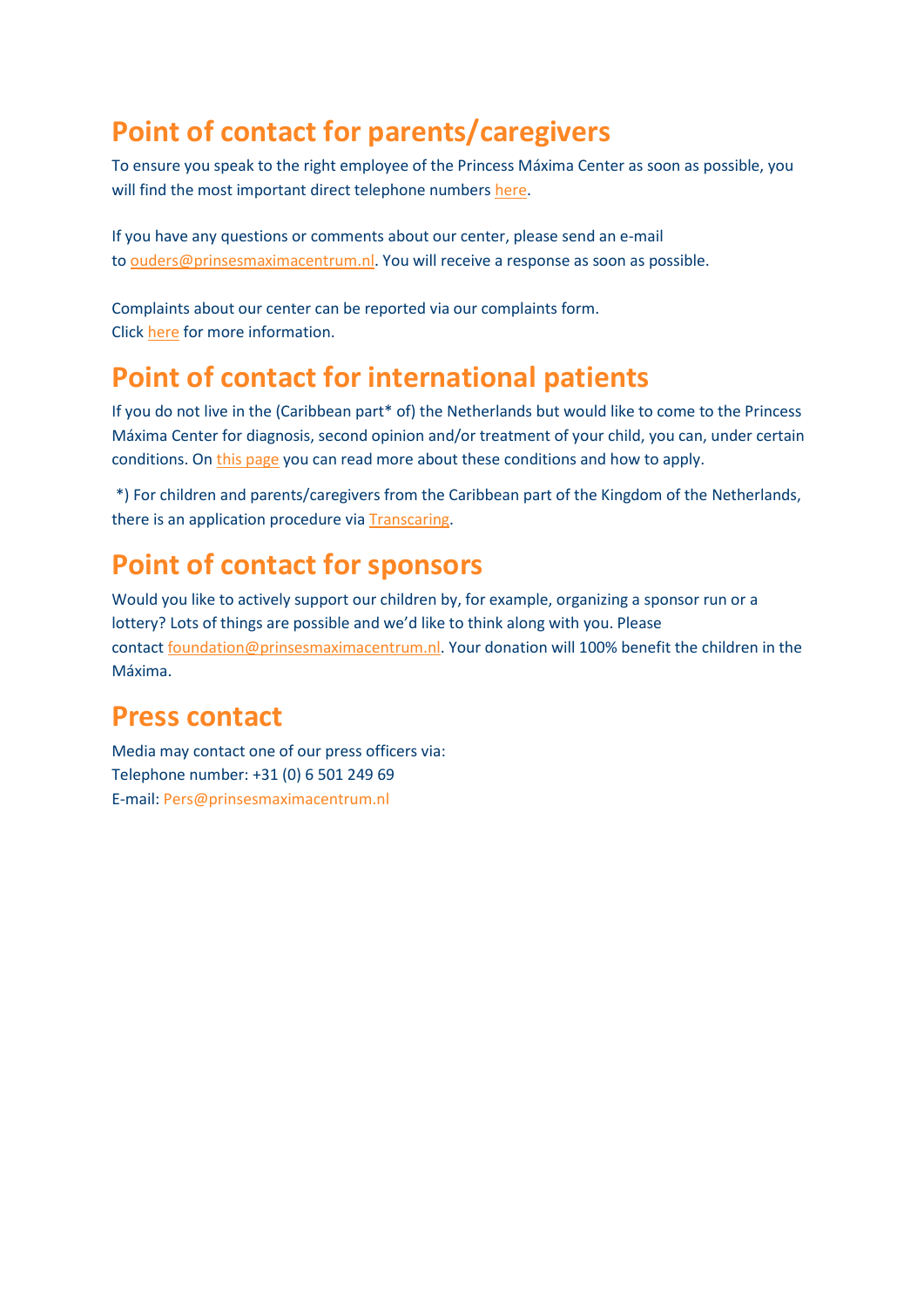## **Directions and parking**

**Download the directions [here.](https://www.prinsesmaximacentrum.nl/storage/configurations/zorgprinsesmaximacentrumnl/files/prinsesmaximacentrumroutebeschrijving_a4_eng_0811.pdf)**

## **[Parking for parents](https://zorg.prinsesmaximacentrum.nl/en/contact-route#collapse466)**

The parking garage of the Princess Máxima Center is intended for parents (1 parking space) whose children are staying at the Máxima or visiting the polyclinics. Parking goes by license plate registration. When you leave the garage you have to enter the license plate of your car and the instructions about payment will follow automatically. Opening the barrier on departure goes also on license plate. You will not receive a ticket to open the barrier.

#### **Rates**

Short (outpatient) visit: € 1.80 per hour (ATM) Day ticket: € 5,50 per day (ATM)

Weekly ticket parents:

- Week 1 and 2 €30,- per week (pay at the reception, only pin)
- Week 3, 4, 5 and 6  $£15$ ,- per week (pay at the reception, only pin)
- All weeks after the  $6^{th}$  week  $\epsilon$ 7 per week (pay at the reception, only pin)

With a day pass or week pass, you can just drive in and out during the paid period.

#### **[Parking of \(handicap-accessible\) vans](https://zorg.prinsesmaximacentrum.nl/en/contact-route#collapse93)**

Because of the height of the parking garage, vans do not fit in there. Handicap-accessible vans are allowed to park on the taxi stands at the main entrance. If you have a handicap-accessible van, please put your card in front of the car, so it's clear the van is allowed to be parked there. If you have a different type of van, please report this to the reception.

#### **[Visitors parking](https://zorg.prinsesmaximacentrum.nl/en/contact-route#collapse501)**

The P+R Utrecht Science Park is intended for visitors or for the 2nd car of parents. Click [here](https://goedopweg.nl/pr/p-r-utrecht-science-park) for more information.

#### **Rates**

Parking excluding use of public transport  $\epsilon$  4,69 per day. Parking including use of public transport € 5,00 per day.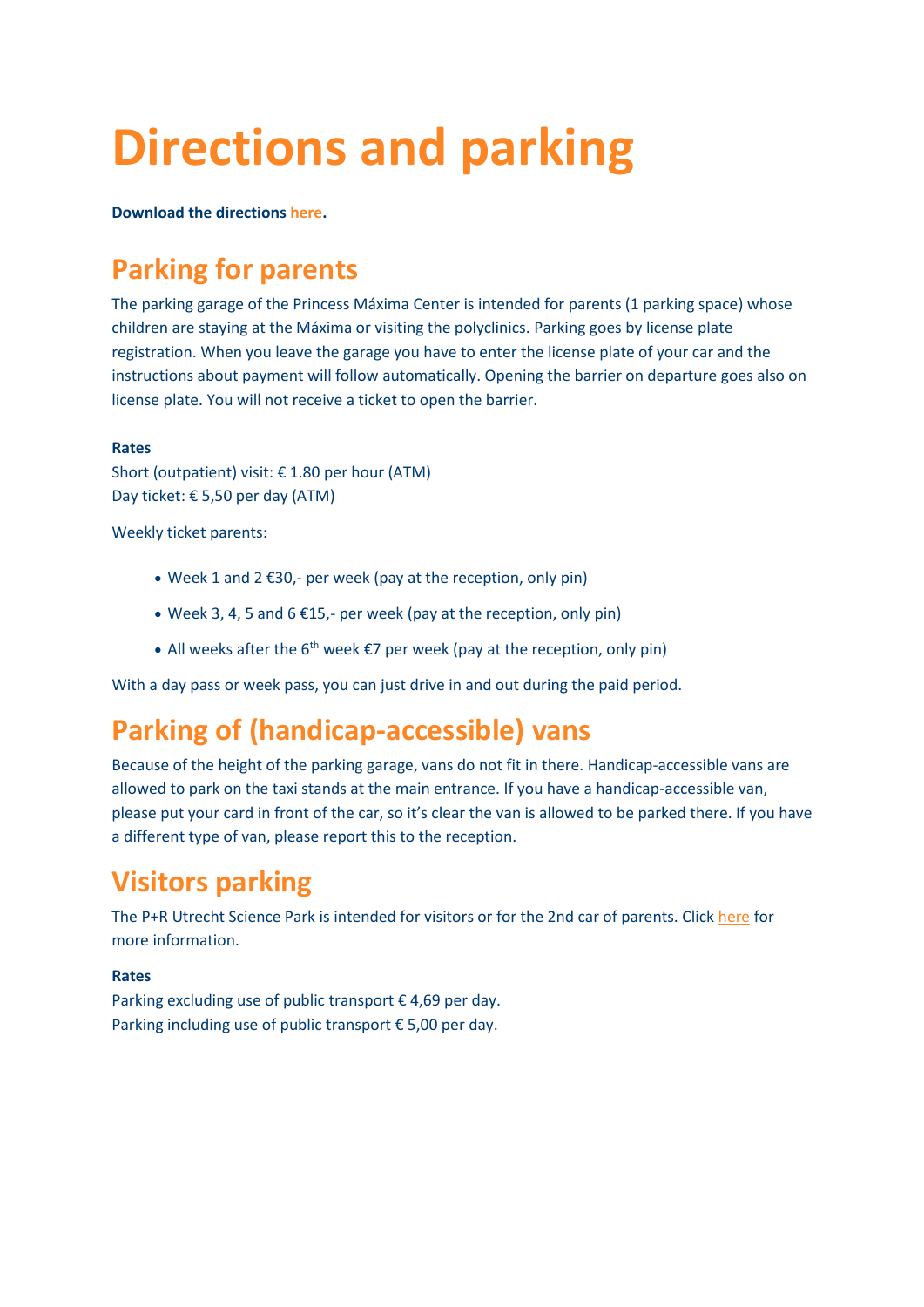#### **[Public transport](https://zorg.prinsesmaximacentrum.nl/en/contact-route#collapse150)**

The Princess Máxima Center is located opposite the Wilhelmina Children's Hospital (WKZ) in the Utrecht Science Park and is easily accessible by public transport. For a complete overview, see [www.usp-bereikbaar.nl.](http://www.usp-bereikbaar.nl/) From Utrecht Central Station, tram 22 stops at the Princess Máxima Center. You get off at the second to last stop WKZ/Máxima, opposite the entrance of our center. Bus 28 also stops here. Visitors or parents who park in P+R Utrecht Science Park can take tram 22 or bus 28 to the Máxima (one stop, journey takes 1 minute).

## **[By bicycle](https://zorg.prinsesmaximacentrum.nl/en/contact-route#collapse53)**

For children, parents or visitors travelling by bike, you can plan your route via Google Maps. Note: The Princess Máxima Center is opposite the WKZ and has its own entrance for bicycles, mopeds/scooters and cars/motorbikes. When arriving at the WKZ, do NOT go left to the WKZ's carpark and bicycle parking, but cross the tram and bus lane at the traffic lights and drive onto the Hoofddijk. From the Hoofddijk, turn left onto the paved road, continue past our building to the bicycle parking, left of the main entrance. Bicycle Parking: The bicycle parking facility is located on the left next to the main entrance. You have free access to this but you do need an access card (available from reception).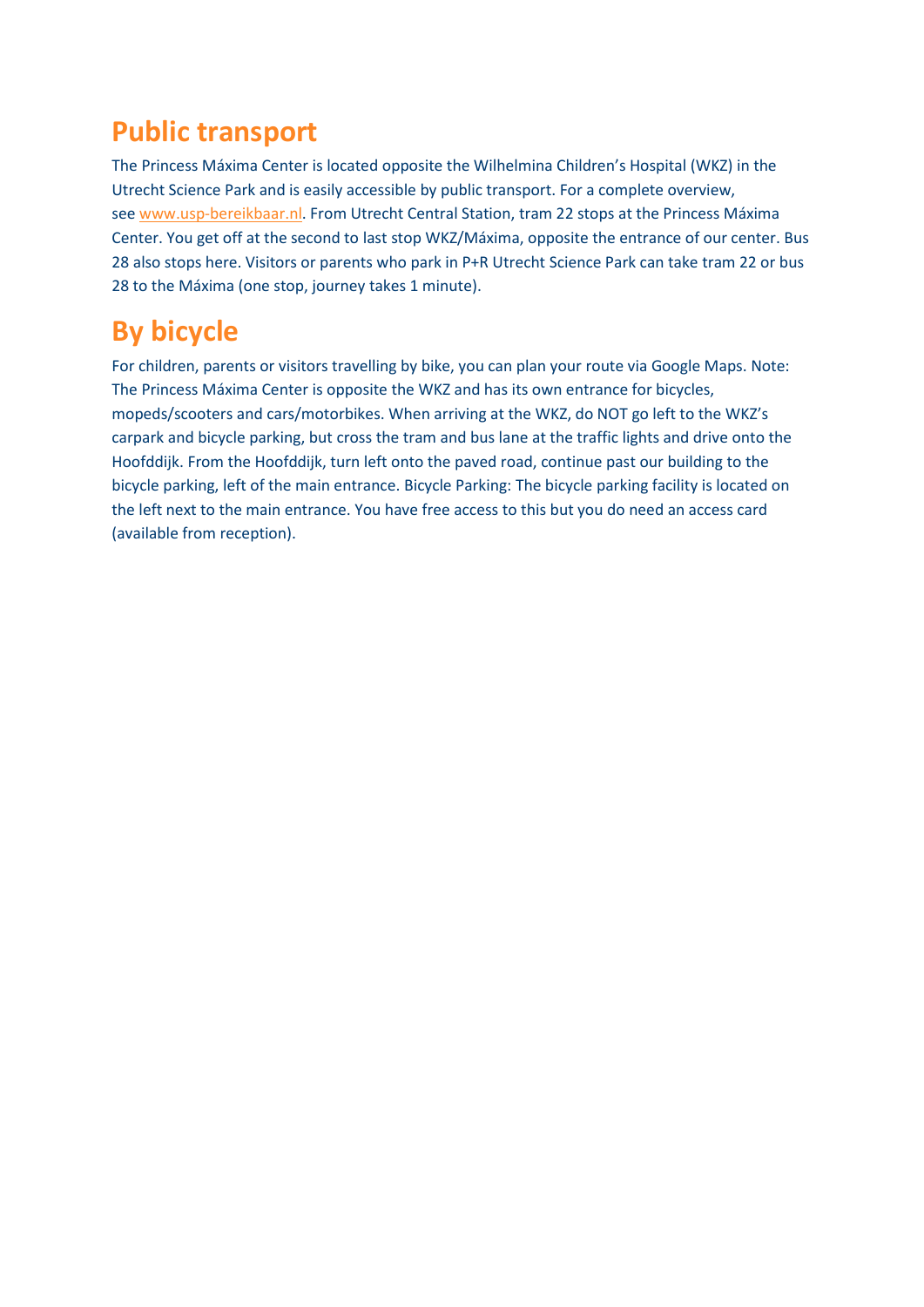# **Rules for food and drink brought into the hospital by visitors**

There are rules for bringing food in with you and storing it. We have to stick to them for reasons of food safety. You can read more about that here.

#### **What do you need?**

Stickers are available by the fridge in the parent and child room.

#### **Advice for at home**

- Food that is eaten cold should be stored in the refrigerator until you leave for the Princess Máxima Center.
- Please store raw and prepared products in the refrigerator separately (e.g. by wrapping them in clingfilm or aluminum foil, bowls or refrigerator boxes).
- Place raw products lower down and prepared products higher up in the refrigerator.

#### **Transporting food and drinks**

- Transport products in a cool bag with ice packs which are not packaged in sealed boxes or aluminum foil. This also applies to non-refrigerated products.
- Bringing in hot meals is not recommended because of bacteria that may get into the food.

#### **Storing food in the Princess Máxima Center**

For reasons of food safety, when storing food brought from outside the hospital in your own or a shared refrigerator, please attach a sticker stating:

- Your name (or your child's); you are the owner;
- The name of the food product, if it is not clearly visible on the packaging;
- The date on which the product was placed in the refrigerator (refrigerator temperature 4°C).

The Princess Máxima Center accepts no responsibility for the safety of food brought in from outside.

#### **How long can you keep food?**

In general, the shorter the time the food is stored for, the safer it is. Take note of the expiry date and storage instructions on the packaging. If the packaging specifies a shorter storage period than shown in the table below, go with the information on the packaging.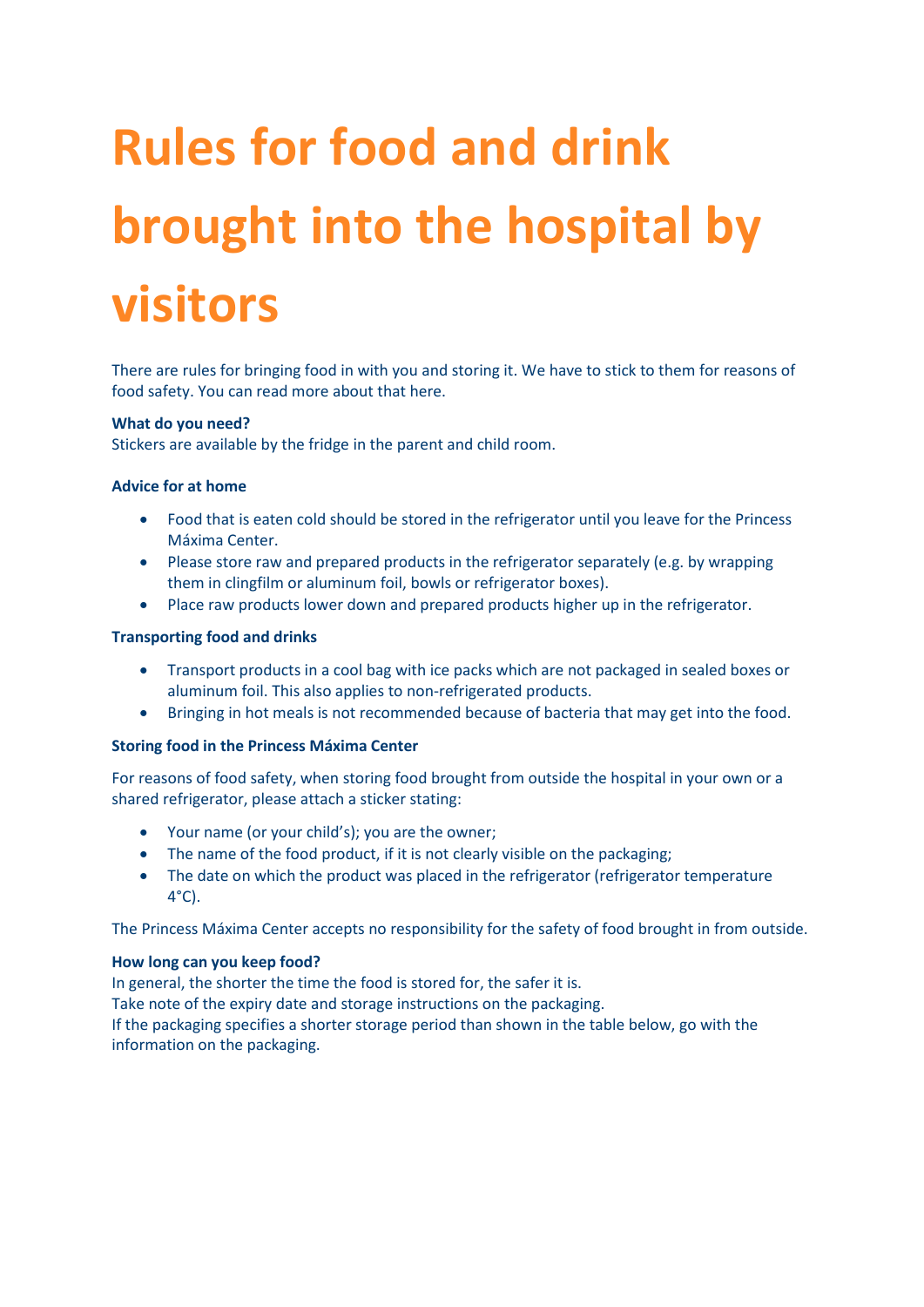| <b>Storage times of opened packages or</b>                                                           | In the refrigerator Deepfrozen |                            |
|------------------------------------------------------------------------------------------------------|--------------------------------|----------------------------|
| products with no expiry date                                                                         | (max. $7^{\circ}$ C)           | (max. -18 °C)              |
| Cut and washed vegetables (also unopened)                                                            | 1 day                          | 3 months (blanch<br>first) |
| Leafy vegetables (lettuce, endive, spinach)                                                          | 2 days                         |                            |
| Strawberries, berries, blackberries, raspberries, cherries                                           | 1-2 days                       | 8 months                   |
| Apples, pears                                                                                        | 2-4 weeks                      |                            |
| Opened dairy products (after pouring, do not keep<br>outside the refrigerator for more than 2 hours) | 3 days                         |                            |
| Opened fruit juices                                                                                  | 3 days                         |                            |
| Raw meat (beef, pork, chicken)                                                                       | 2 days                         | 4 months                   |
| Raw processed meat (minced meat, hamburger)                                                          | 1 day                          | 2 months                   |
| Cold cuts (only permitted types)                                                                     | 4 days                         | 1 month                    |
| Raw fish, raw shrimps                                                                                | 1 day                          | 3 months                   |
| Raw mussels                                                                                          | 1 day                          |                            |
| Fried fish, boiled shrimps, boiled mussels                                                           | 1 day                          | 3 months                   |
| Salted herring (after defrosting)                                                                    | 1 day                          |                            |
| Smoked fish (not pre-packed)                                                                         | 2 days                         | 3 months                   |
| Piece of cheese, cheese spread                                                                       | 7 days                         | 2 months                   |
| Slices of cheese, grated cheese, soft cheese                                                         | 3 days                         |                            |
| <b>Bread</b>                                                                                         |                                | 2 weeks                    |
| Salads (such as Russian salad, egg salad)                                                            | 1 day                          |                            |
| Prepared soup                                                                                        | 2 days                         | 3 months                   |
| Canned meat, fish, vegetables or glass jars                                                          | 2 days                         | 3 months                   |
| Pastry with whipped cream                                                                            | 1 day                          | 1 month                    |
| Pastry without whipped cream                                                                         | 3 days                         | 3 months                   |

#### **Working method**

- Check the stickers on homemade food every day. It can be kept from the date you put the food in the fridge until the day after.
- Homemade food that does not have a sticker will be removed from the refrigerator when it is inspected by the service employee.
- Food and drinks which are past their best before/use by\* dates will be removed from the refrigerator when it is inspected by the service employee.
- Wherever possible, you will be informed about the reasons why food/drinks need to be removed.

#### **Keeping the fridge in the parent/child unit clean**

The refrigerator in the parent/child unit is thoroughly cleaned before the parent/child unit is released for use, in accordance with the cleaning protocol.

As the parent/guardian, you are responsible for keeping the refrigerator clean during your child's admission.